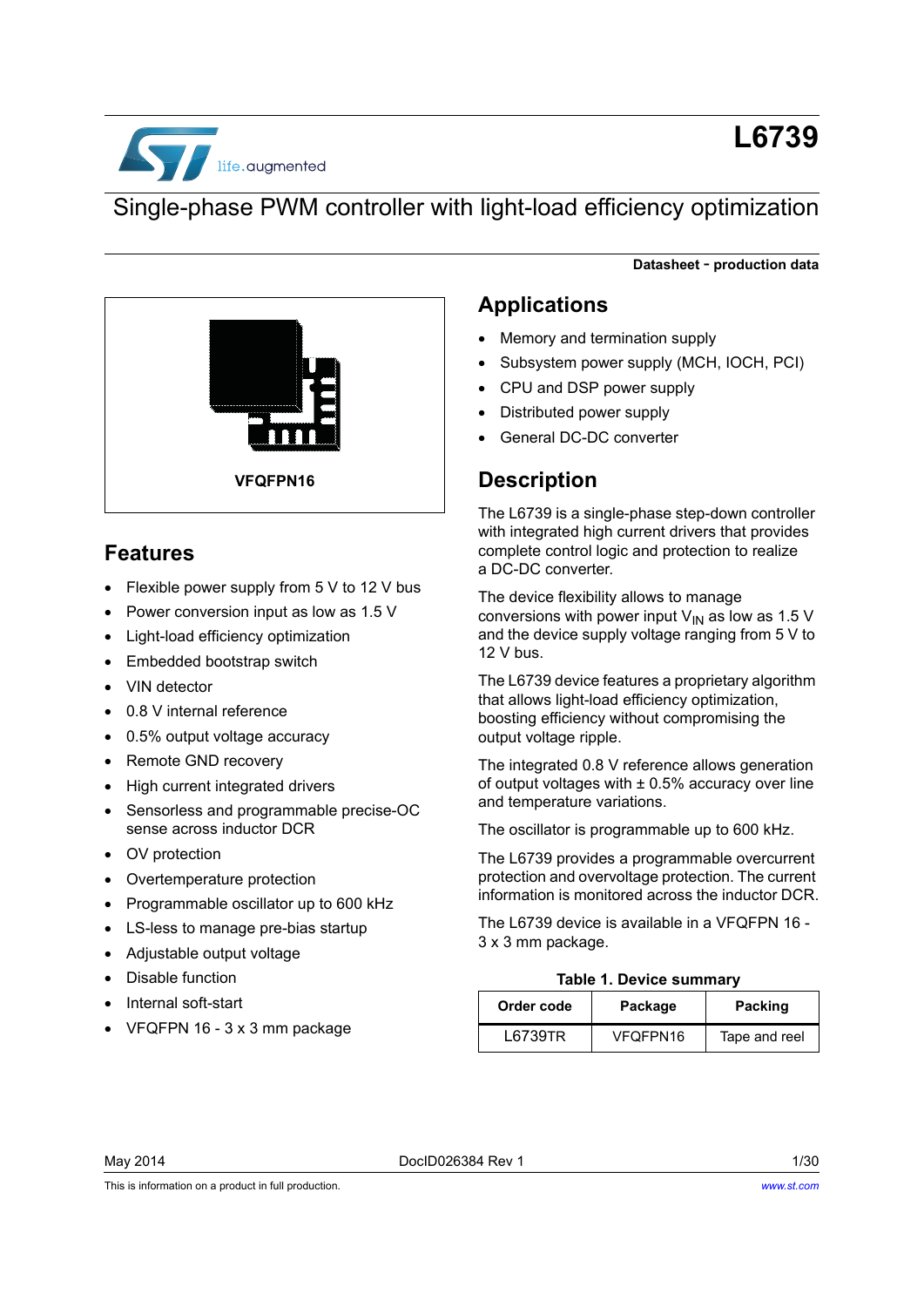# **Contents**

| 1              |     | Typical application circuit and block diagram  4 |
|----------------|-----|--------------------------------------------------|
|                | 1.1 |                                                  |
|                | 1.2 |                                                  |
| $\overline{2}$ |     | Connection diagram and pin description  6        |
|                | 2.1 |                                                  |
|                | 2.2 |                                                  |
| 3              |     |                                                  |
|                | 3.1 |                                                  |
|                | 3.2 |                                                  |
| 4              |     |                                                  |
| 5              |     |                                                  |
|                |     |                                                  |
| 6              |     | Output voltage setting and protections  13       |
|                |     |                                                  |
|                |     |                                                  |
| $\overline{7}$ |     |                                                  |
| 8              |     | High current embedded drivers  17                |
|                | 8.1 |                                                  |
|                | 8.2 |                                                  |
| 9              |     |                                                  |
|                | 9.1 |                                                  |
|                | 9.2 |                                                  |

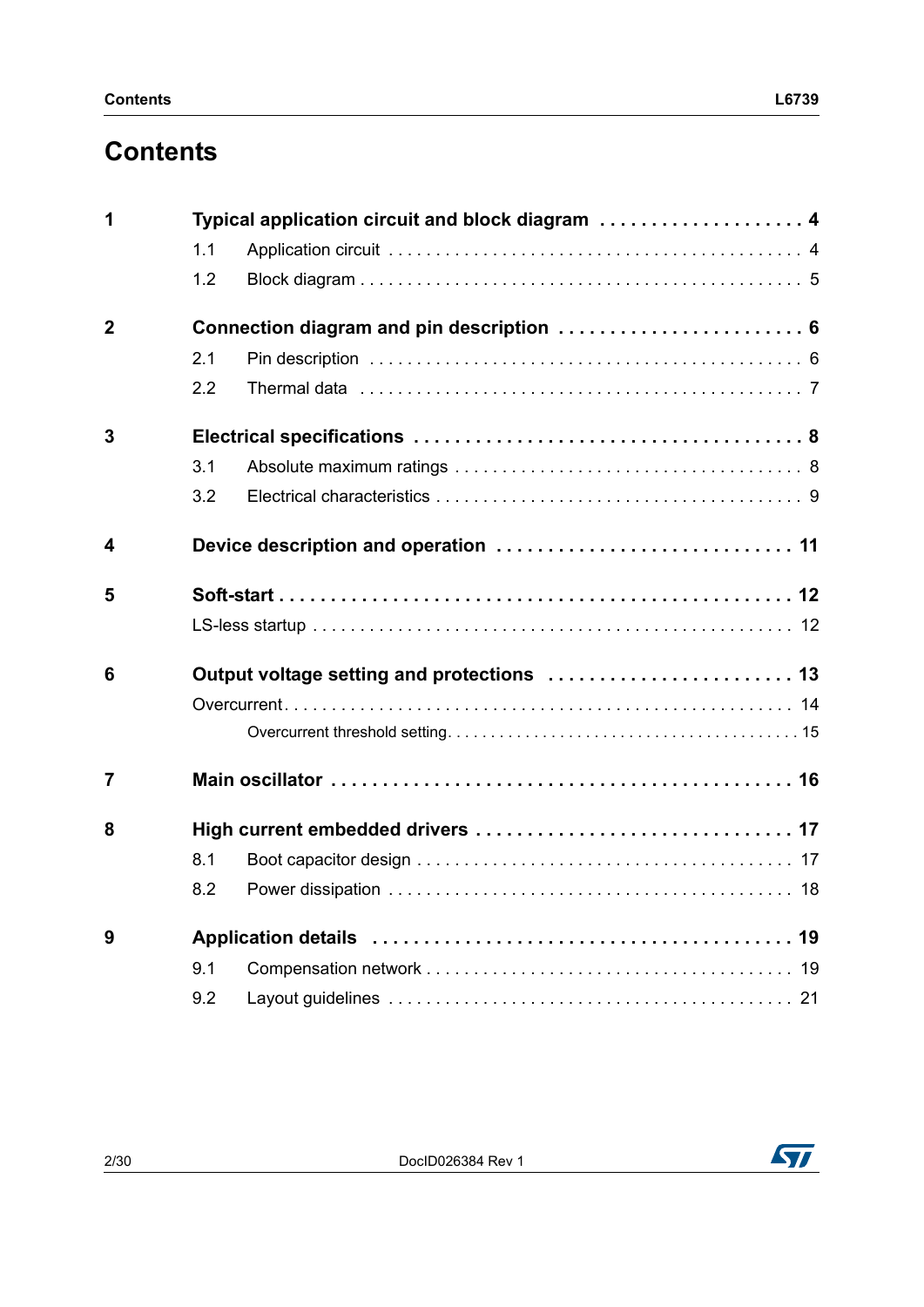| L6739 | <b>Contents</b> |
|-------|-----------------|
|       |                 |

| 10 |  |
|----|--|
|    |  |
|    |  |
|    |  |
| 11 |  |
| 12 |  |

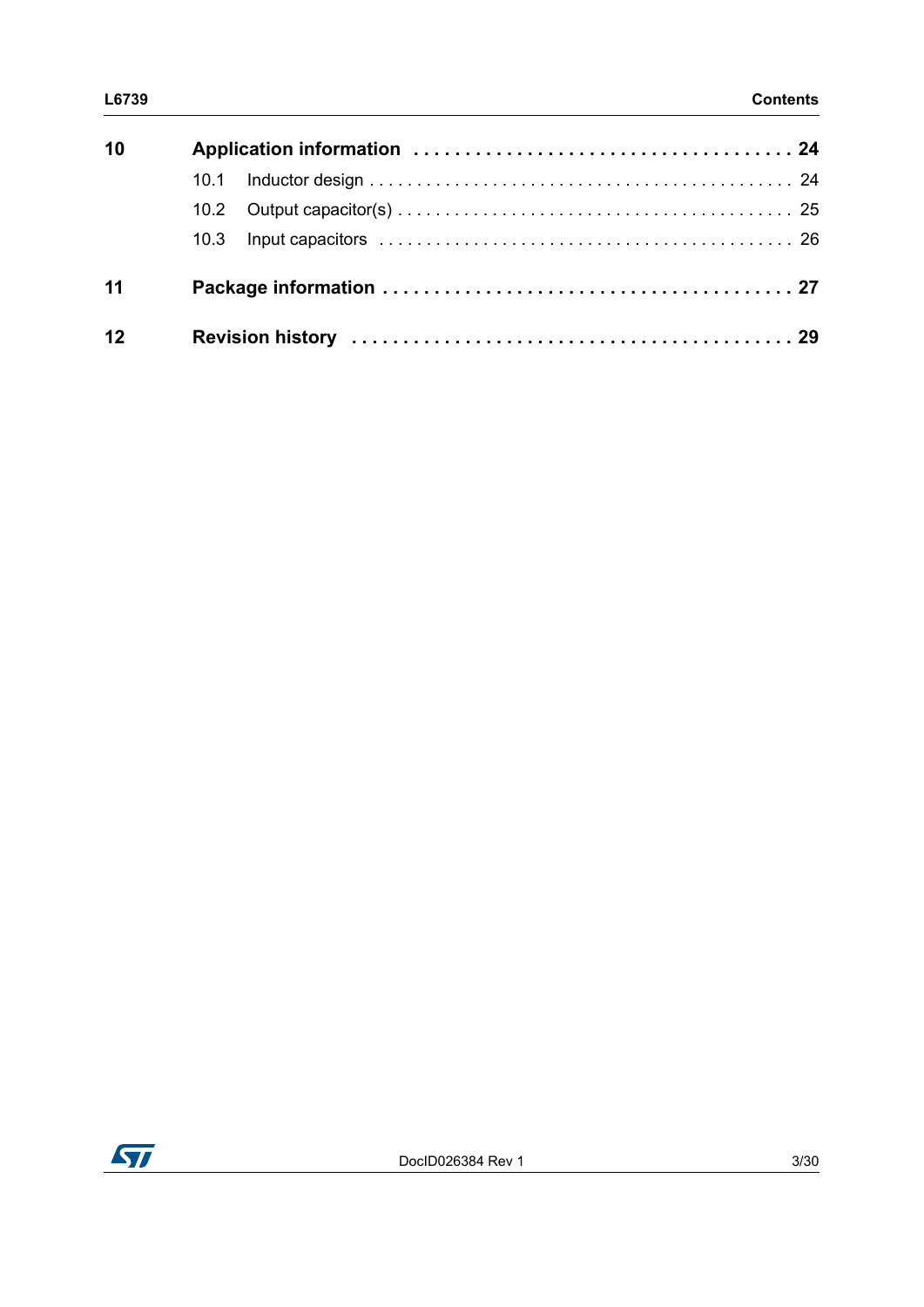# <span id="page-3-0"></span>**1 Typical application circuit and block diagram**

### <span id="page-3-1"></span>**1.1 Application circuit**

<span id="page-3-2"></span>

**Figure 2. Typical 5 V application circuit (LDO enabled)**







ST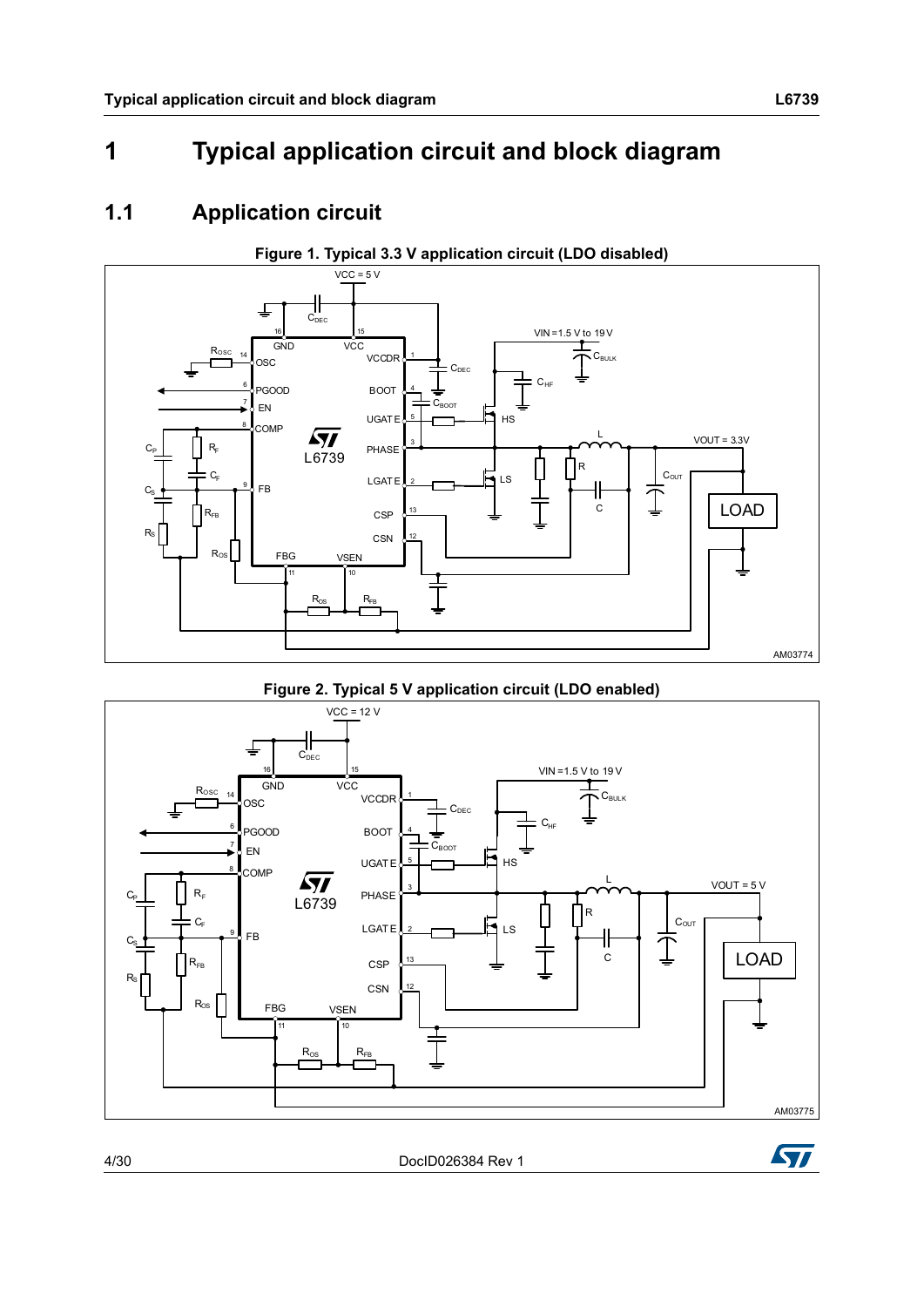# <span id="page-4-0"></span>**1.2 Block diagram**



**Figure 3. Block diagram**

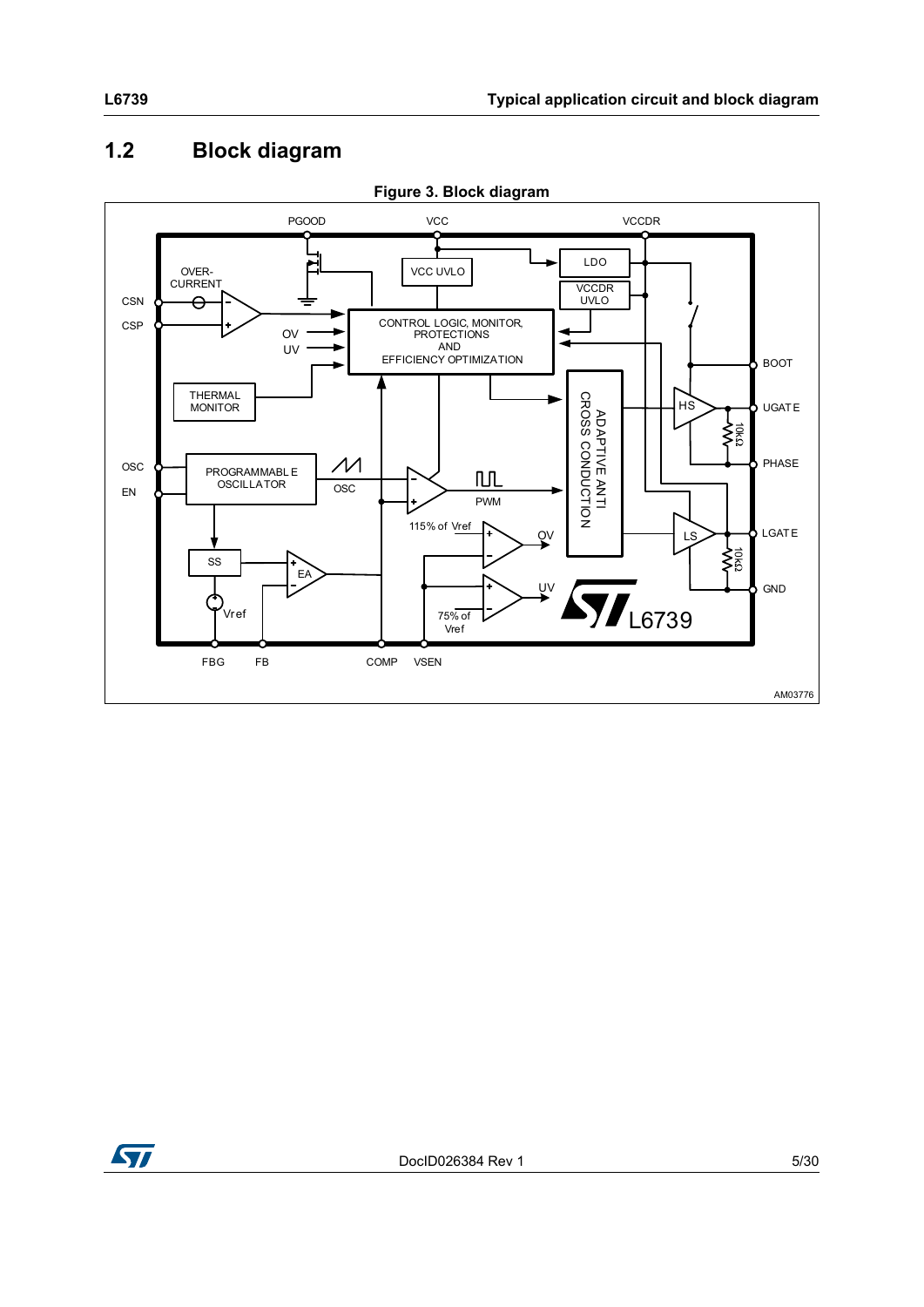# <span id="page-5-0"></span>**2 Connection diagram and pin description**



#### **Figure 4. Pin connections (top view)**

## <span id="page-5-1"></span>**2.1 Pin description**

#### **Table 2. Pin descriptions**

| Pin no. | <b>Name</b>  | <b>Function</b>                                                                                                                                                                                                                                                                                 |  |
|---------|--------------|-------------------------------------------------------------------------------------------------------------------------------------------------------------------------------------------------------------------------------------------------------------------------------------------------|--|
| 1       | <b>VCCDR</b> | Drivers section power supply.<br>Filter with 1 $\mu$ F MLCC to GND.                                                                                                                                                                                                                             |  |
| 2       | LGATE        | Low-side driver output.<br>Connect directly to the low-side MOSFET gate. A small series resistor can be useful to<br>reduce dissipated power especially in high frequency applications.                                                                                                         |  |
| 3       | <b>PHASE</b> | High-side driver return path.<br>Connect to the high-side MOSFET source. This pin is also monitored for the adaptive<br>deadtime management.                                                                                                                                                    |  |
| 4       | <b>BOOT</b>  | High-side driver supply.<br>This pin supplies the high-side floating driver. Connect through the C <sub>BOOT</sub> capacitor to the<br>PHASE pin. The pin is internally connected through a switch to the VCCDR pin. See<br>Section 8 on page 17 for guidance in designing the capacitor value. |  |
| 5       | <b>UGATE</b> | High-side driver output.<br>Connect to high-side MOSFET gate. A small series resistor may help in reducing the<br>PHASE pin negative spike as well as cooling the device.                                                                                                                       |  |
| 6       | <b>PGOOD</b> | Power Good.<br>It is an open-drain output set free after SS (with 3x clock cycle delay) as long as the out-<br>put voltage monitored through VSEN is within specifications. Pull-up to 3.3 V (typ.) or<br>lower, if not used it can be left floating.                                           |  |
| 7       | EN           | Enable pin.<br>Pull-high to $\leq$ 5 V to enable conversion, 10 $\mu$ A pull-down provided.                                                                                                                                                                                                     |  |

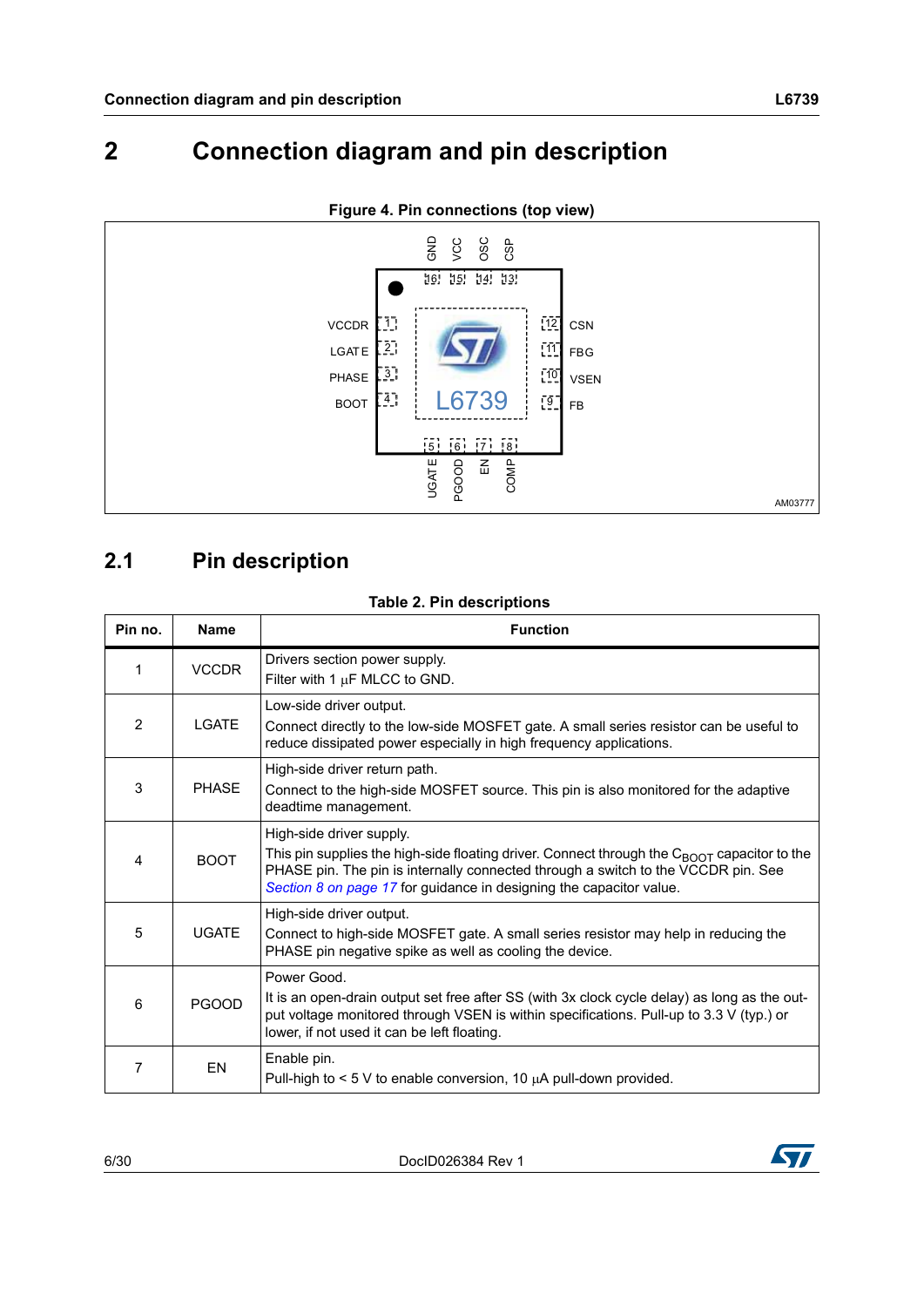| Pin no. | <b>Name</b>           | <b>Function</b>                                                                                                                                                                                                                                                                                    |  |
|---------|-----------------------|----------------------------------------------------------------------------------------------------------------------------------------------------------------------------------------------------------------------------------------------------------------------------------------------------|--|
| 8       | <b>COMP</b>           | Error amplifier output.<br>Connect with an $R_F$ - $C_F$ to FB. The device cannot be disabled by grounding this pin.                                                                                                                                                                               |  |
| 9       | FB.                   | Error amplifier inverting input.<br>Connect with a resistor $R_{FB}$ to VSEN and with an $R_F$ - $C_F$ to COMP.                                                                                                                                                                                    |  |
| 10      | <b>VSEN</b>           | Output voltage monitor.<br>It manages OVP and UVP protections and PGOOD. Connect to the positive side of the<br>load for remote sensing. See Section 6 on page 13 for details.                                                                                                                     |  |
| 11      | <b>FBG</b>            | Remote ground sense.<br>Connect to the negative side of the load for remote sensing.                                                                                                                                                                                                               |  |
| 12      | <b>CSN</b>            | Current sense negative input.<br>Connect to the output-side of the main inductor. Filter with 100 nF (typ.) to GND.                                                                                                                                                                                |  |
| 13      | <b>CSP</b>            | Current sense positive input.<br>Connect through an R-C filter to the phase-side of the main inductor.                                                                                                                                                                                             |  |
| 14      | <b>OSC</b>            | Oscillator, internally set to 1.24 V, it allows programming the switching frequency $F_{SW}$ of<br>the device, according to the resistor $R_{\rm OSC}$ connected to GND with a gain of 10 kHz/ $\mu$ A<br>(see Section 7 on page 16 for details). If floating, the switching frequency is 200 kHz. |  |
| 15      | <b>VCC</b>            | Device power supply.<br>Operative voltage is 5 V to 12 V bus. Filter with 1 $\mu$ F MLCC to GND.<br>For proper operations, VCC needs to be > 1.5 V higher than the programmed $V_{O[1]T}$ .                                                                                                        |  |
| 16      | <b>GND</b>            | All internal references, logic and driver return path are referenced to this pin. Connect to<br>the PCB GND ground plane and filter to VCC and VCCDR.                                                                                                                                              |  |
|         | Thermal<br><b>PAD</b> | The thermal pad connects the silicon substrate and makes good thermal contact with the<br>PCB. Use VIAs to connect to the PGND plane.                                                                                                                                                              |  |

#### **Table 2. Pin descriptions (continued)**

### <span id="page-6-0"></span>**2.2 Thermal data**

#### **Table 3. Thermal data**

| Symbol                      | <b>Parameter</b>                                                             | Value        | Unit          |
|-----------------------------|------------------------------------------------------------------------------|--------------|---------------|
| $R$ <sub>THJA</sub>         | Thermal resistance junction to ambient<br>(device soldered on 2s2p PC board) | °C/W<br>45   |               |
| $R$ <sub>THJC</sub>         | Thermal resistance junction to case                                          |              | $\degree$ C/W |
| $\mathsf{T}_{\mathsf{MAX}}$ | Maximum junction temperature                                                 | 150          | °C            |
| $\mathsf{T}_{\textsf{STG}}$ | Storage temperature range                                                    | $-40$ to 150 | °C            |
| $\mathsf{T}_\mathsf{J}$     | Junction temperature range<br>$-40$ to 125                                   |              | °€            |

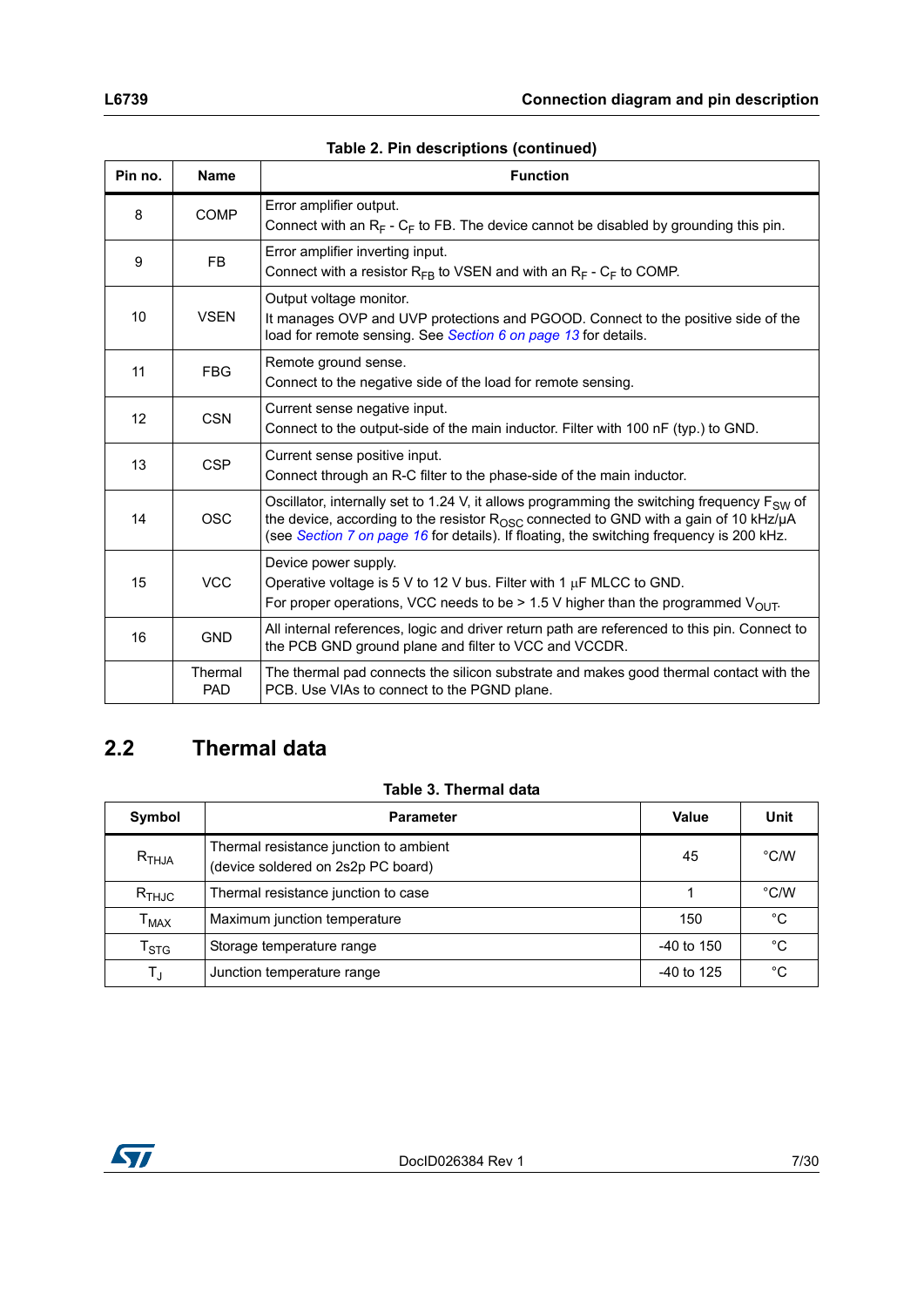# <span id="page-7-0"></span>**3 Electrical specifications**

### <span id="page-7-1"></span>**3.1 Absolute maximum ratings**

#### **Table 4. Absolute maximum ratings**

| Symbol                                 | <b>Condition</b>       | <b>Value</b>    | Unit   |  |
|----------------------------------------|------------------------|-----------------|--------|--|
| $V_{\rm CC}$                           | To GND                 | $-0.3$ to 15    | $\vee$ |  |
| <b>V<sub>CCDR</sub></b>                | To $GND^{(1)}$         | $-0.3$ to 6     | v      |  |
|                                        | To GND                 | $-0.3$ to 41    | $\vee$ |  |
| V <sub>BOOT</sub> , V <sub>UGATE</sub> | <b>To PHASE</b>        | $-0.3$ to 6     |        |  |
| V <sub>PHASE</sub>                     | To GND                 | $-5$ to 35      | $\vee$ |  |
| VLGATE                                 | To $GND(2)$            | $-0.3$ to 6     | $\vee$ |  |
| EN, PGOOD                              | To $GND^{(1)}$         | $-0.3$ to $7$   | $\vee$ |  |
| CSP, CSN                               | To $GND^{(3)}$ , $(4)$ | $-0.3$ to 8     | $\vee$ |  |
| FB, COMP, VSEN, OSC, FBG               | To GND                 | $-0.3$ to $3.6$ |        |  |

<span id="page-7-2"></span>1. Needs to be lower than  $V_{CC}$  under any condition.

2. Needs to be lower than  $V_{CCDR}$  under any condition.

3. Needs to be lower than  $V_{CC}$  - 1.5 V under any condition.

4. Max. differential voltage to be limited within 100 mV.

| Table 5. Recommended operative conditions |  |
|-------------------------------------------|--|
|-------------------------------------------|--|

| Symbol                  | <b>Condition</b> | <b>Value</b> | Unit |
|-------------------------|------------------|--------------|------|
| Vcc                     |                  | 4.75 to 13.2 |      |
| $V_{\text{OUT}}$ (max.) |                  |              |      |

1.  $V_{\text{CC}}$  needs to be > 1.5 V higher than CSx pins to ensure proper operation of current sense.

*Note: Absolute maximum ratings are those values beyond which damage to the device may occur. These are stress ratings only and functional operation of the device at these conditions is not implied. Operating outside maximum recommended conditions for extended periods of time may impact product reliability and results in device failures.*

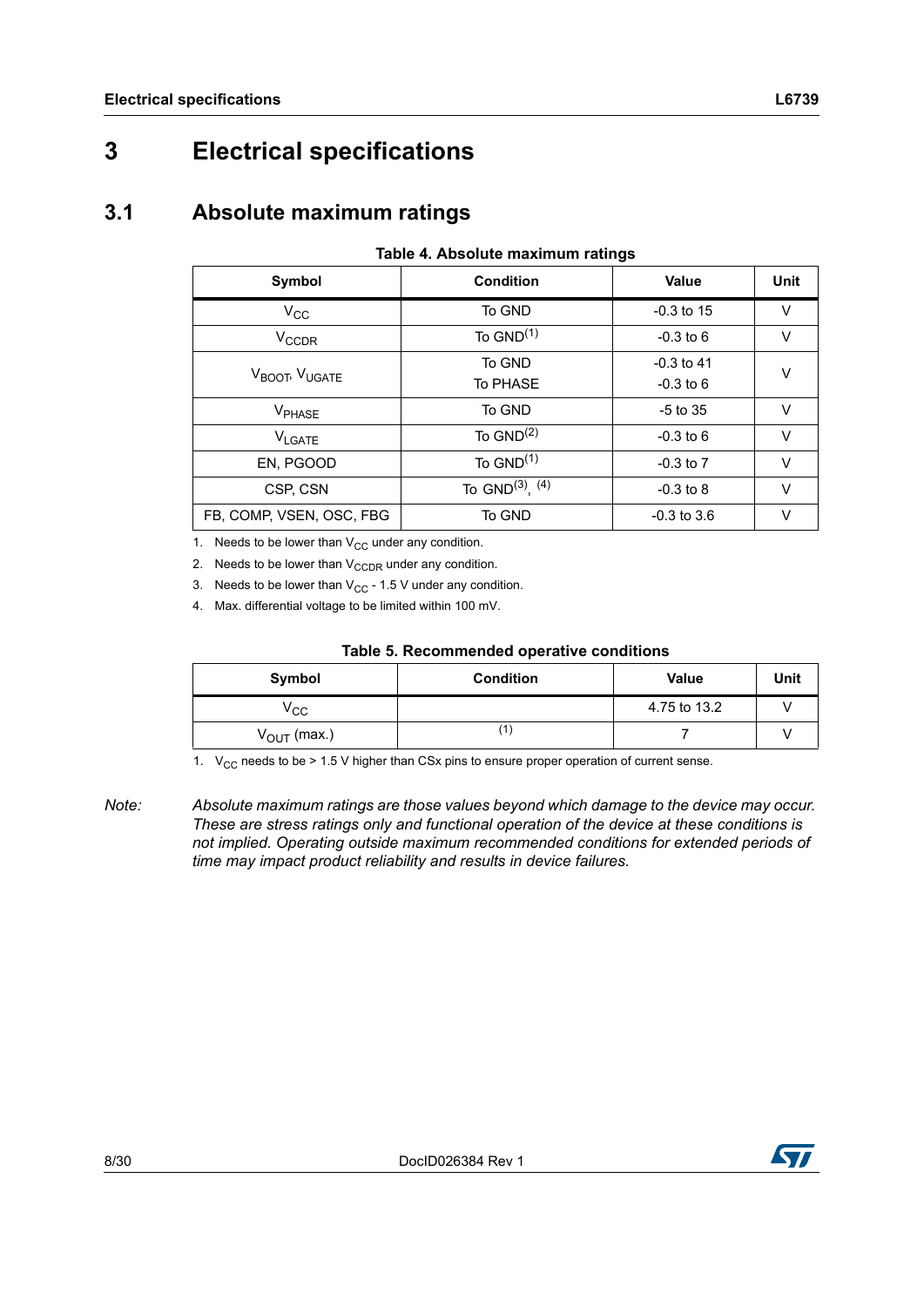# <span id="page-8-0"></span>**3.2 Electrical characteristics**

### **Table 6. Electrical characteristics**   $(V_{CC} = 12 \text{ V}; VCCDR = open; T_A = 25 \text{ °C}$  unless otherwise specified)

| Symbol                      | <b>Parameter</b>                 | <b>Test conditions</b>                                                                      | Min.      | Typ.           | Max. | <b>Unit</b> |
|-----------------------------|----------------------------------|---------------------------------------------------------------------------------------------|-----------|----------------|------|-------------|
| Supply current and power-on |                                  |                                                                                             |           |                |      |             |
|                             |                                  | $EN = HIGH$                                                                                 |           | 7.5            |      | mA          |
|                             |                                  | $EN = GND$                                                                                  |           | 6.0            |      | mA          |
| $I_{\rm CC}$                | VCC supply current               | $EN = HIGH$ , VCCDR = VCC = 5 V                                                             |           | 5.5            |      | mA          |
|                             |                                  | $EN = GND$ , VCCDR = VCC = 5 V                                                              |           | 4              |      | mA          |
|                             | VCCDR supply current             | $VCC = VCCDR = 5 V,$<br>UGATE and LGATE = open,<br>EN = HIGH, UGATE ON,<br><b>LGATE OFF</b> |           | 0.4            |      | mA          |
| I <sub>CCDR</sub>           |                                  | $VCC = VCCDR = 5 V,$<br>UGATE and LGATE = open,<br>EN = HIGH, UGATE OFF,<br><b>LGATE ON</b> |           | 0.4            |      | mA          |
|                             |                                  | $VCC = VCCDR = 5 V,$<br>$EN = GND$<br>UGATE and LGATE = open                                |           | 0.2            |      | mA          |
|                             | Turn-ON threshold                | VCC rising                                                                                  |           |                | 4.1  | V           |
| <b>UVLO<sub>VCC</sub></b>   | Hysteresis                       |                                                                                             |           | 0.2            |      | V           |
| <b>UVLO<sub>VCCDR</sub></b> | Turn-ON threshold                | <b>VCCDR</b> rising                                                                         |           |                | 3.9  | V           |
|                             | Hysteresis                       |                                                                                             |           | 0.15           |      | V           |
|                             | Voltage                          |                                                                                             |           | 5.75           |      | V           |
| <b>LDO</b>                  | Turn-ON threshold                | Measured at the VCC pin                                                                     |           | 6.1            |      | V           |
|                             | Turn-OFF threshold               |                                                                                             |           | 3.5            |      | V           |
|                             | Oscillator enable and soft-start |                                                                                             |           |                |      |             |
| $\mathsf{F}_{\mathsf{SW}}$  | Main oscillator accuracy         | $OSC = open$                                                                                | 180       | 200            | 220  | kHz         |
| $k_{\text{OSC}}$            | Oscillator gain                  | Current sink/source from OSC                                                                |           | 10             |      | kHz/µA      |
| $t_{SS}$                    | Soft-start time                  | $OSC = open$                                                                                | 4.5       | 5.12           | 5.7  | msec        |
| $t_{SS}$ delay              | SS delay                         | OSC = open, before SS                                                                       | 4.5       | 5.12           | 5.7  | msec        |
| $\Delta\rm{V}_{\rm{OSC}}$   | PWM ramp amplitude               |                                                                                             |           | $\overline{2}$ |      | V           |
| d                           | Duty cycle                       |                                                                                             | $\pmb{0}$ |                | 100  | $\%$        |
| <b>ENABLE</b>               |                                  |                                                                                             |           |                |      |             |
|                             | Input logic high                 | EN rising                                                                                   | 1.1       |                |      | V           |
| EN                          | Input logic low                  | <b>EN</b> falling                                                                           |           |                | 0.5  | V           |

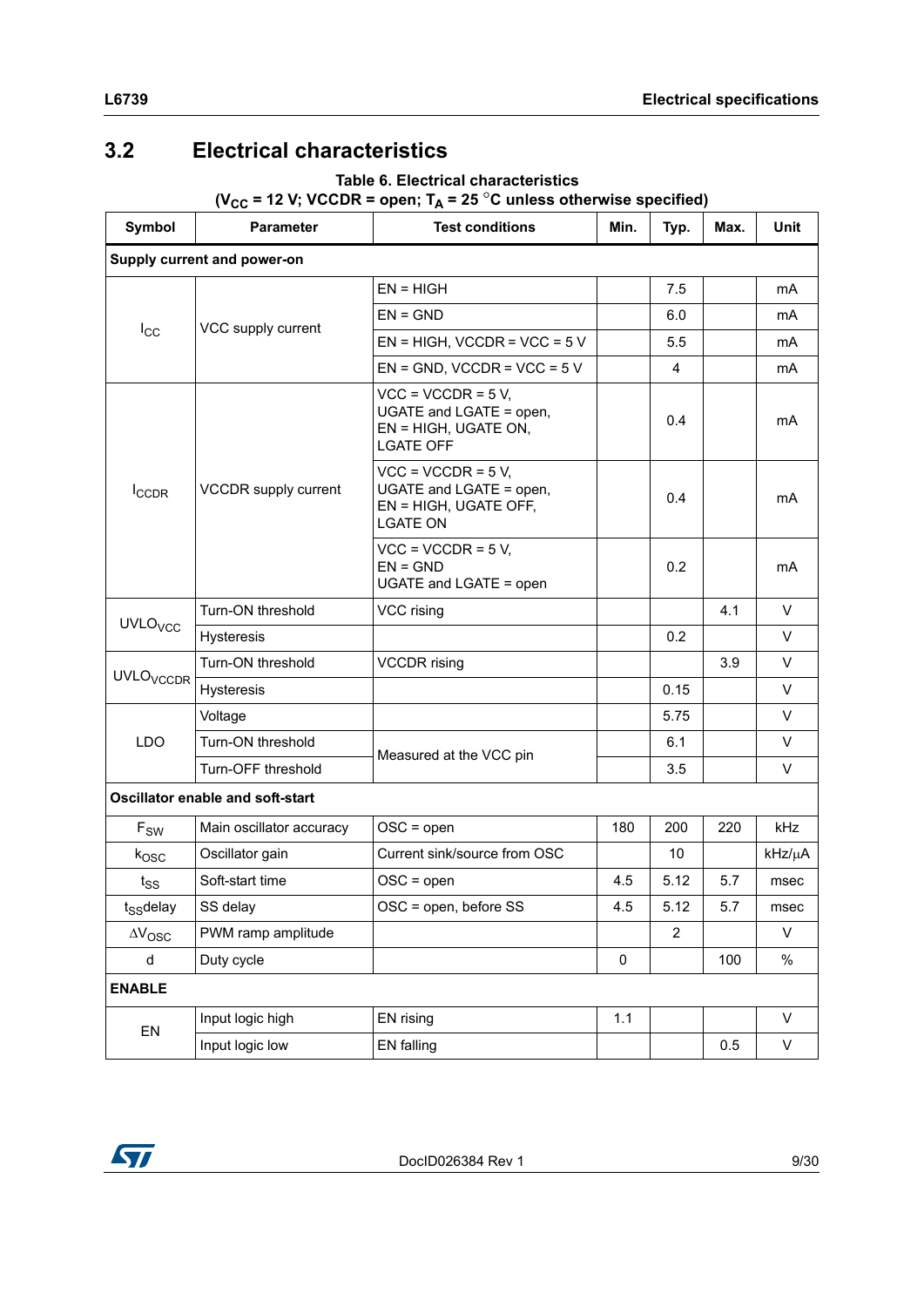| Table 6. Electrical characteristics (continued)                            |
|----------------------------------------------------------------------------|
| ( $V_{CC}$ = 12 V; VCCDR = open; $T_A$ = 25 °C unless otherwise specified) |

| Symbol                         | <b>Parameter</b>                              | <b>Test conditions</b>                                    | Min.   | Typ.           | Max.  | <b>Unit</b> |  |  |
|--------------------------------|-----------------------------------------------|-----------------------------------------------------------|--------|----------------|-------|-------------|--|--|
| Reference and error amplifier  |                                               |                                                           |        |                |       |             |  |  |
|                                | Output voltage accuracy                       | Vout to FBG                                               | $-0.5$ | $\overline{a}$ | 0.5   | $\%$        |  |  |
| A <sub>0</sub>                 | DC gain $(1)$                                 |                                                           |        | 120            |       | dB          |  |  |
| <b>GBWP</b>                    | Gain bandwidth product <sup>(1)</sup>         |                                                           |        | 15             |       | <b>MHz</b>  |  |  |
| <b>SR</b>                      | Slew rate $(1)$                               |                                                           |        | 8              |       | $V/\mu s$   |  |  |
| Gate driver                    |                                               |                                                           |        |                |       |             |  |  |
| R <sub>BOOT</sub>              | Boot switch resistance                        |                                                           |        | 11             |       | $\Omega$    |  |  |
| <b>IUGATE</b>                  | HS Source current <sup>(1)</sup>              | BOOT - PHASE = $5.5$ V;<br>$C_{UGATE}$ to PHASE = 3.3 nF  |        | 2              |       | A           |  |  |
| R <sub>UGATE</sub>             | HS sink resistance                            | BOOT - PHASE = 5.5 V; 100 mA                              |        | 1.0            | 1.5   | $\Omega$    |  |  |
| <b>I</b> LGATE                 | LS source current <sup><math>(1)</math></sup> | $V_{CCDR}$ = 5.5 V;<br>$C_{\text{LGATE}}$ to GND = 5.6 nF |        | 2              |       | A           |  |  |
| $R_{\text{LGATE}}$             | LS sink resistance                            | $V_{CCDR}$ = 5.5 V; 100 mA                                |        | 0.5            | 1     | Ω           |  |  |
| <b>Current sense amplifier</b> |                                               |                                                           |        |                |       |             |  |  |
| $V_{OCTH}$                     | OC current threshold                          | CSP - CSN; 7x masking                                     | 17     | 20             | 23    | mV          |  |  |
| <b>PGOOD and protection</b>    |                                               |                                                           |        |                |       |             |  |  |
| <b>PGOOD</b>                   | <b>OVP</b> threshold                          | <b>VSEN</b> rising                                        | 0.890  | 0.920          | 0.950 | $\vee$      |  |  |
|                                |                                               | Un-latch, VSEN falling                                    | 0.350  | 0.400          | 0.450 | $\vee$      |  |  |
|                                | UVP threshold                                 | <b>VSEN falling</b>                                       | 0.570  | 0.600          | 0.630 | V           |  |  |
| Overtemperature protection     |                                               |                                                           |        |                |       |             |  |  |
| <b>OTP</b>                     | Thermal shutdown<br>threshold $(1)$           |                                                           |        | 140            |       | $^{\circ}C$ |  |  |
|                                | Thermal shutdown<br>hysteresis <sup>(1)</sup> |                                                           |        | 40             |       | $^{\circ}C$ |  |  |

1. Guaranteed by design, not subject to test.

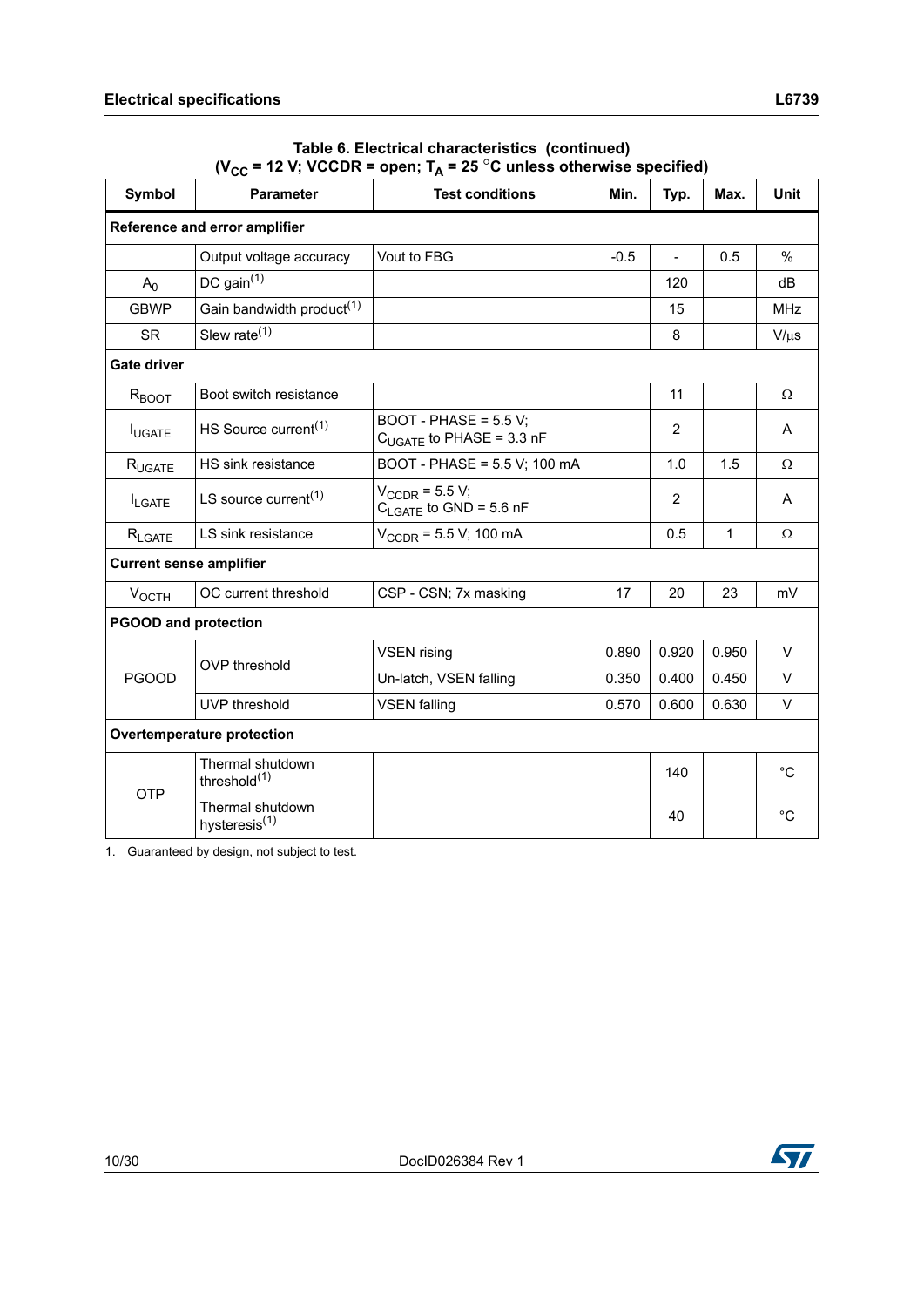## <span id="page-10-0"></span>**4 Device description and operation**

The L6739 device is a single-phase PWM controller with embedded high current drivers that provides complete control logic and protections to realize a general DC-DC step-down converter. Designed to drive N-channel MOSFETs in a synchronous buck topology, with its high level of integration, this 16-pin device allows a reduction of cost and size of the power supply solution and also provides real-time PGOOD in a compact VFQFPN16 - 3 x 3 mm.

The L6739 is designed to operate from a 5 V or 12 V supply. The output voltage can be precisely regulated to as low as  $0.8$  V with  $\pm$  0.5% accuracy over line and temperature variations. The controller performs remote GND recovery to prevent losses and GND drops to affect the regulation.

The switching frequency is internally set to 200 kHz and adjustable through the OSC pin. The IC can be disabled by pulling the OSC pin low.

The L6739 device provides a simple control loop with a voltage-mode error amplifier. The error amplifier features a 15 MHz gain bandwidth product and 8 V/µs slew rate, allowing high regulator bandwidth for fast transient response.

To avoid load damages, the L6739 provides overcurrent protection, and overvoltage and undervoltage protection. The overcurrent trip threshold is monitored through the inductor DCR, assuring optimum precision, saving the use of an expensive and space consuming sense resistor. The output voltage is monitored through the dedicated VSEN pin.

The L6739 implements soft-start by increasing the internal reference in closed loop regulation. The low-side-less feature allows the device to perform the soft-start over prebiased output avoiding high current return through the output inductor and dangerous negative spikes at the load side.

The L6739 device is available in a compact VFQFN16 - 3 x 3 mm package with an exposed pad.

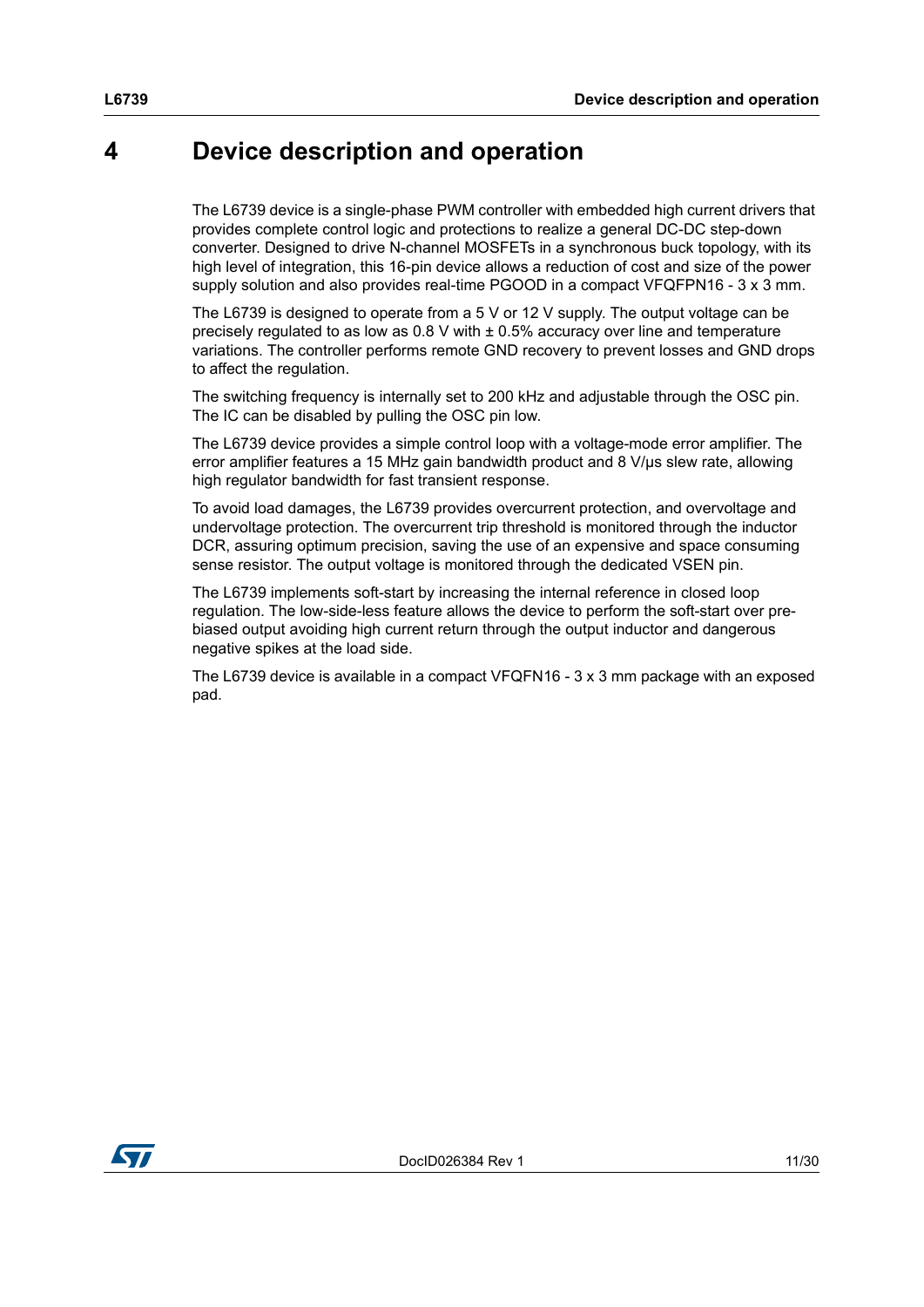<span id="page-11-0"></span>The L6739 device implements a soft-start to smoothly charge the output filter avoiding high inrush currents to be required to the input power supply. During this phase, the device increases the internal reference from zero up to 0.8 V in closed loop regulation. The softstart is implemented only when VCC and VCCDR are above their own UVLO threshold and the EN pin is set high.

When SS takes place, the IC initially waits for 1024 clock cycles and then starts ramping up the reference in 1024 clock cycles in closed loop regulation. At the end of the digital softstart, the PGOOD signal is set free with 3x clock cycles delay.

Protections are active during this phase as follows:

- Undervoltage is enabled when the reference voltage reaches 80% of the final value.
- Overvoltage is always enabled.
- FB disconnection is enabled.
- Overtemperature protection is enabled.

Soft-start time depends on the programmed frequency, initial delay and reference ramp up lasts for 1024 clock cycles. SS time and initial delay can be determined as follows:

#### **Equation 1**

$$
T_{SS}[ms] = \frac{1024}{Fsw[kHz]]}
$$

### <span id="page-11-1"></span>**LS-less startup**

In order to avoid any kind of negative undershoot on the load side during startup, the L6739 device performs a special sequence in enabling the drivers for both sections: during the soft-start phase, the LS MOSFET is kept OFF until the first PWM pulse. This particular sequence avoids the dangerous negative spike on the output voltage that can happen if starting over a pre-biased output.

Low-side MOSFET turn-on is masked only from the control loop point of view: protections are still allowed to turn-on the low-side MOSFET in the case of overvoltage, if needed.



**Figure 5. LS-less startup (left) vs. non-LS-less startup (right)**

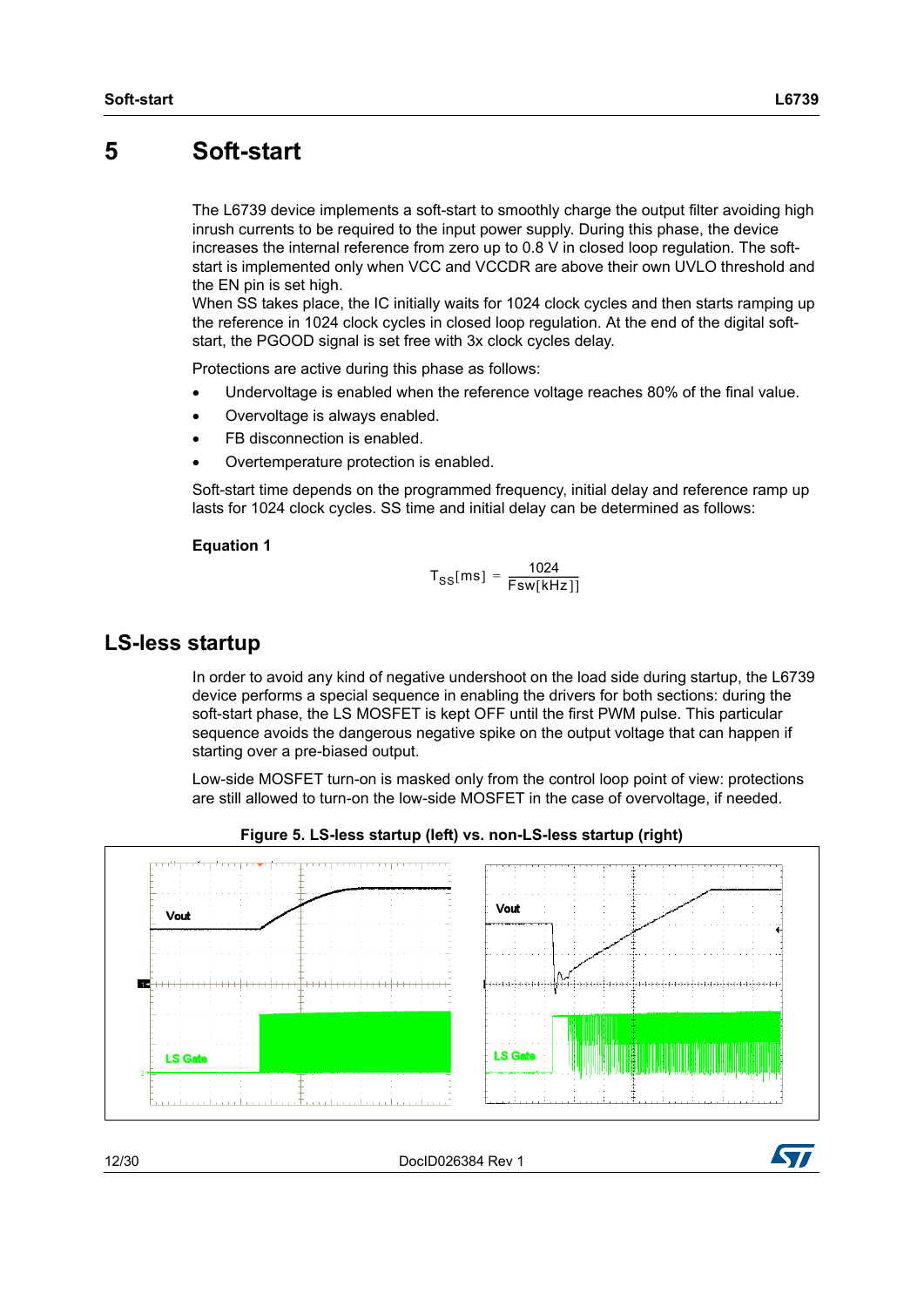## <span id="page-12-0"></span>**6 Output voltage setting and protections**

The L6739 device is capable of precisely regulating an output voltage as low as 0.8 V. In fact, the device comes with a fixed 0.8 V internal reference that guarantees the output regulated voltage to be within  $\pm 0.5\%$  tolerance over line and temperature variations (excluding output resistor divider tolerance, when present).

Output voltage higher than 0.8 V can be easily achieved by adding a resistor  $R_{OS}$  between the FB pin and ground. Referring to *[Figure 1 on page 4](#page-3-2)*, the steady state DC output voltage is:

#### **Equation 2**

$$
V_{OUT} = V_{REF} \cdot \left(1 + \frac{R_{FB}}{R_{OS}}\right)
$$

where  $V_{REF}$  is 0.8 V.

The L6739 monitors the voltage at the VSEN pin and compares it to the internal reference voltage in order to provide undervoltage and overvoltage protections, as well as PGOOD signal. According to the level of VSEN, different actions are performed from the controller:

**PGOOD**

If the voltage monitored through VSEN exits from the PGOOD window limits, the device de-asserts the PGOOD signal. PGOOD is asserted at the end of the soft-start phase with 3x clock cycles delay.

#### **Undervoltage protection (UV)**

If the voltage at the VSEN pin drops below the UV threshold, the device turns off both HS and LS MOSFETs, latching the condition. Cycle VCC or EN to recover. UV is also active during SS acting as VIN detection protection. See the description below.

#### **Overvoltage protection (OV)**

If the voltage at the VSEN pin rises over the OV threshold, overvoltage protection turns off the HS MOSFET and turns on the LS MOSFET. The LS MOSFET is turned off as soon as VSEN goes below Vref/2. The condition is latched, cycle VCC/EN to recover. Note that, even if the device is latched, the device still controls the LS MOSFET and can switch it on whenever VSEN rises above the OV threshold.

#### **PreOVP protection**

Monitors VSEN when IC is disabled. If VSEN surpasses the OV threshold, IC turns on the low-side MOSFET to protect the load. On the EN rising edge, the protection is disabled and the IC implements the SS procedure. PreOVP is disabled when EN is high but the OV protection becomes operative.

**VIN detection**

UV protection active during SS allows the IC to detect whether input voltage VIN is present. If UV is triggered during the soft-start, it resets the SS procedure: the controller re-implements the initial delay and re-ramps up the reference with the same SS timings described in *[Section 5](#page-11-0)*. The UV protection is then preventing that IC starts-up when VIN is not present.

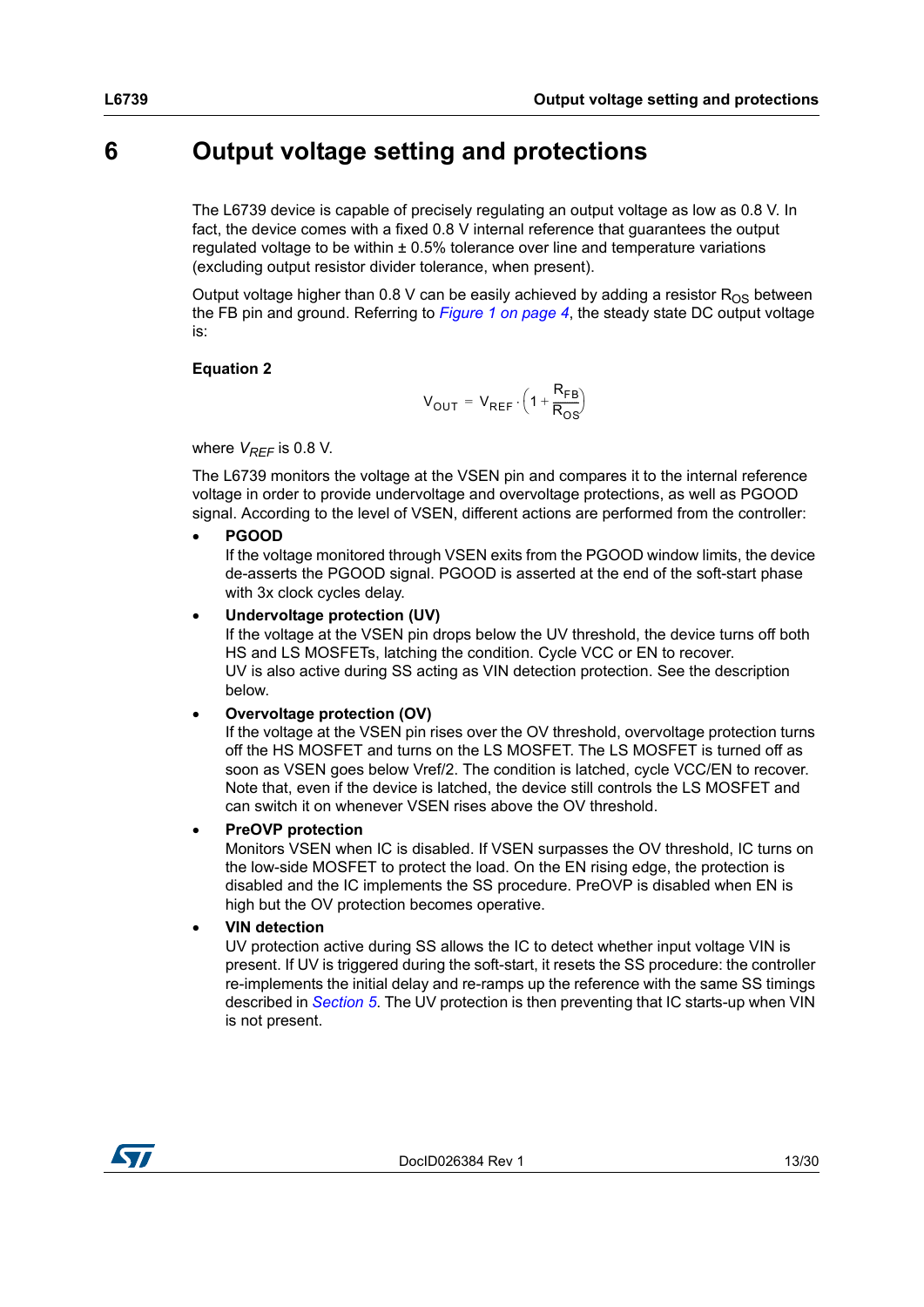To avoid any damage to the device when reaching high temperature, when the junction temperature reaches 140 °C, the device turns off both MOSFETs. If the junction temperature drops below 100 °C, the device restarts with a new soft-start sequence.

Protections are active also during soft-start (See *[Section 5](#page-11-0)*).

For proper operations, VCC needs to be at least 1.5 V higher than the programmed output voltage.

| L6739             | <b>Comments</b>                                                                                                                                                                                   |  |  |
|-------------------|---------------------------------------------------------------------------------------------------------------------------------------------------------------------------------------------------|--|--|
| Overvoltage (OV)  | $VSEN = +15%$ above reference.<br><b>Action:</b> IC latch; $LS = ON$ until $VSEN = 50\%$ of Vref; $PGOOD = GND$ .<br><b>Action (EN = 0):</b> IC latch; LS = ON; reset by EN rising edge (PreOVP). |  |  |
| Undervoltage (UV) | $VSEN = -25%$ below reference.<br><b>Action:</b> IC latch: HiZ: $PGOOD = GND$ .<br><b>Action (SS):</b> SS reset (VIN detection).                                                                  |  |  |
| <b>PGOOD</b>      | PGOOD is set to zero whenever VSEN falls outside the +15% /-25% of Vref.<br><b>Action:</b> PGOOD transition coincides with OV/UV protection set.                                                  |  |  |
| Overcurrent (OC)  | Current monitor across inductor DCR.<br>Action: 1 <sup>st</sup> threshold (20 mV): IC latch after 7 consecutive constant current events.                                                          |  |  |
|                   | $T_1$ > 140 °C.<br>Overtemperature (OT) $ $ Action: the device shuts down and restarts with a new soft-start sequence when the T <sub>J</sub><br>drops to $100^{\circ}$ C.                        |  |  |

**Table 7. L6739 Protection at a glance**

### <span id="page-13-0"></span>**Overcurrent**

The overcurrent function protects the converter from a shorted output or overload, by sensing the output current information across the inductor DCR. This method reduces cost and enhances converter efficiency by avoiding the use of expensive and space consuming sense resistors.

The inductor DCR current sense is implemented by comparing and monitoring the difference between the CSP and CSN pins. If the monitored voltage is bigger than the internal thresholds, an overcurrent event is detected.

DCR current sensing requires time constant matching between the inductor and the reading network:

#### **Equation 3**

 $\frac{\mathsf{L}}{\mathsf{DCR}} = \mathsf{R} \cdot \mathsf{C} \Rightarrow \mathsf{V}_{\mathsf{CSP\text{-}CSN}} = \mathsf{DCR} \cdot \mathsf{I}_{\mathsf{OUT}}$ 

The L6739 device monitors the voltage between CSP and CSN, when this voltage exceeds the OC threshold, an overcurrent is detected. The IC works in constant current mode, turning on the low-side MOSFET immediately while the OC persists and, in any case, until the next clock cycle. After seven consecutive OC events, overcurrent protection is triggered and the IC latches.

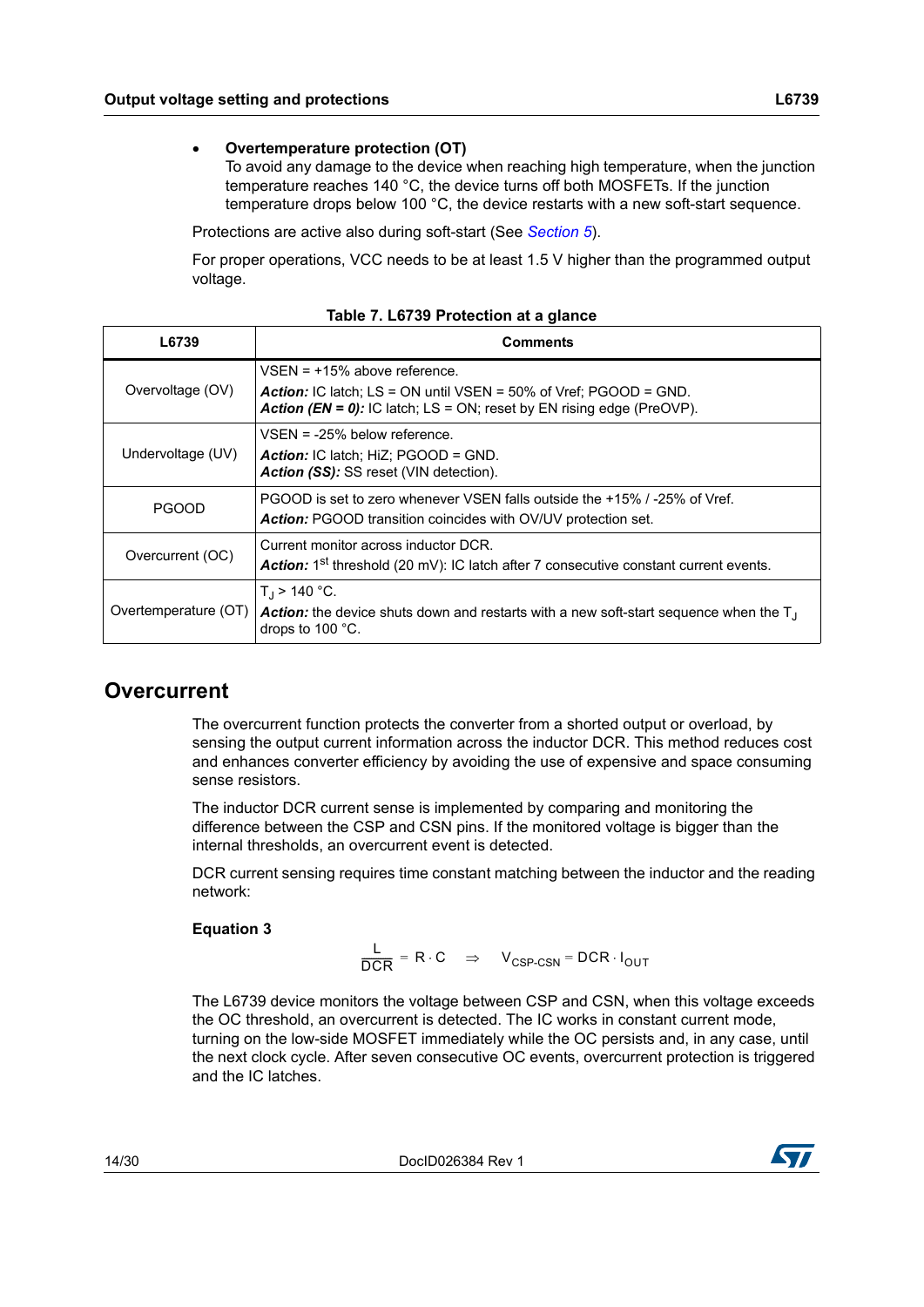When overcurrent protection is triggered, the device turns off both LS and HS MOSFETs in a latched condition.

To recover from an overcurrent protection triggered condition, VCC power supply or EN must be cycled.

For proper current reading, the CSN pin must be filtered by 100 nF (typ.) MLCC to GND.

*Note: The device features an integrated OC thermal compensation in order to reduce the influence of the temperature change of the inductor DCR. The internal temperature coefficient compensation is 4000 ppm/°C (0.4%/°C).*

#### <span id="page-14-0"></span>**Overcurrent threshold setting**

The L6739 device detects OC when the difference between CSP and CSN is equal to 20 mV (typ.). By properly designing the current reading network, it is possible to program the OC threshold as desired (See *[Figure 6](#page-14-1)*).

#### **Equation 4**

$$
I_{OCP} = \frac{20mV}{DCR} \cdot \frac{R1 + R2}{R2}
$$

Time constant matching is, in this case, designed considering:

#### **Equation 5**

$$
\frac{\mathsf{L}}{\mathsf{DCR}} = (\mathsf{R1} / \mathsf{R2}) \cdot \mathsf{C}
$$

This means that once inductor has been chosen, the two conditions above define the proper values for R1 and R2.

<span id="page-14-1"></span>

**Figure 6. Current reading network**

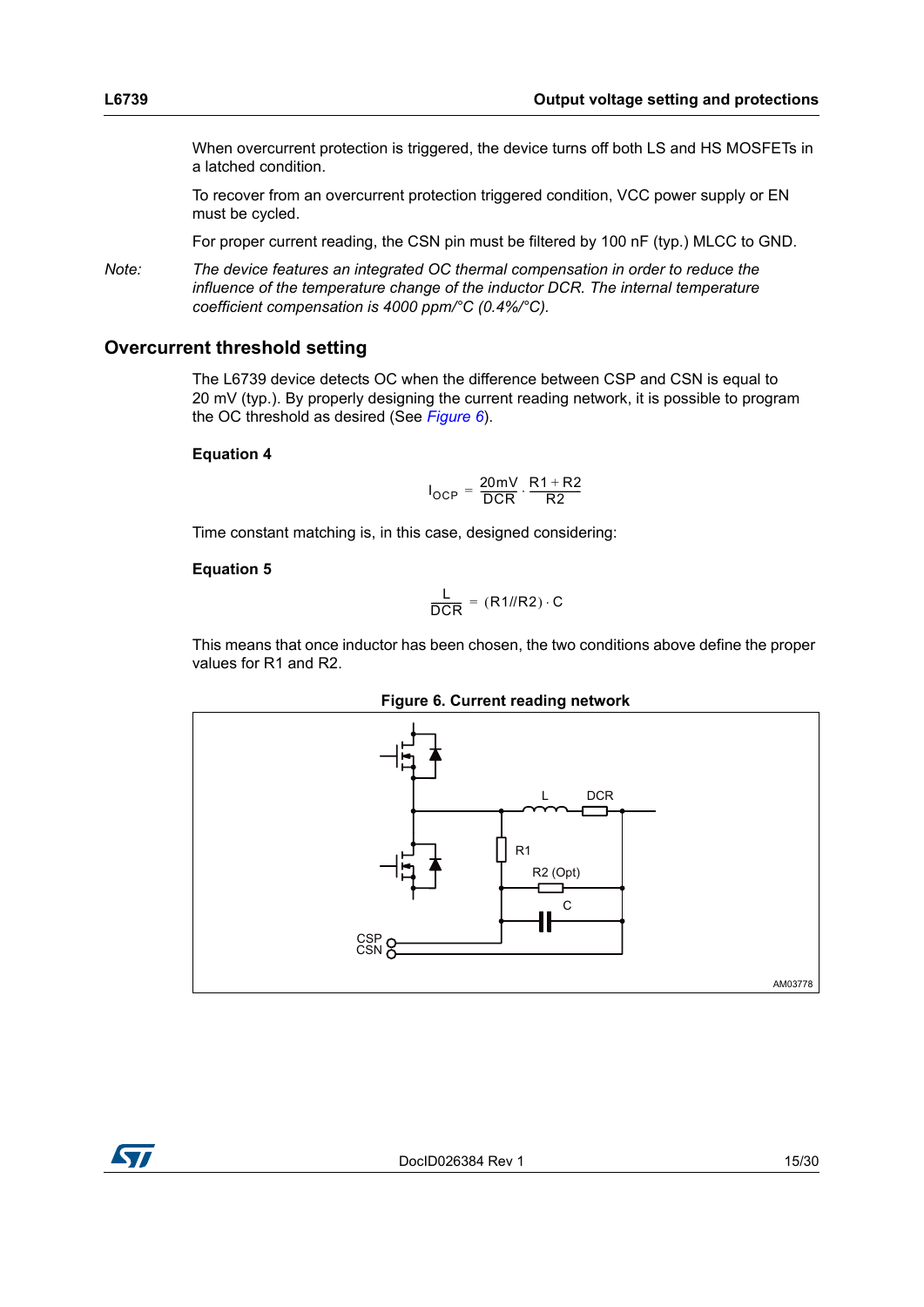### <span id="page-15-0"></span>**7 Main oscillator**

The controller embeds a programmable oscillator. The internal oscillator generates the sawtooth waveform for the PWM charging with a constant current and resetting an internal capacitor. The switching frequency,  $F_{SW}$ , is internally fixed at 200 kHz.

The current delivered to the oscillator is typically 20  $\mu$ A (corresponding to the free running frequency  $F_{SW}$  = 200 kHz) and it may be varied using an external resistor ( $R_{OSC}$ ) typically connected between the OSC pin and GND. As the OSC pin is fixed at 1.240 V, the frequency is varied proportionally to the current sunk from the pin considering the internal gain of 10 kHz/μA (see *[Figure 7](#page-15-1)*).

Connecting  $R_{\text{OSC}}$  to GND, the frequency is increased (current is sunk from the pin), according to the following relationships:

#### **Equation 6**

$$
F_{SW} = 200kHz + \frac{1.240V}{R_{OSC}} \cdot 10 \frac{kHz}{\mu A}
$$

Connecting  $R<sub>OSC</sub>$  to a positive voltage, the frequency is reduced (current is forced into the pin), according to the following relationships:

#### **Equation 7**

$$
F_{SW} = 200 \, \text{kHz} - \Big(\frac{V_j - 1.240}{R_{OSC}} \cdot 10 \frac{\text{kHz}}{\mu \text{A}}\Big)
$$

where  $V_{j}$  is the positive voltage to which the  $\mathsf{R}_{\mathsf{OSC}}$  resistor is connected.

<span id="page-15-1"></span>

#### Figure 7. R<sub>OSC</sub> vs. switching frequency

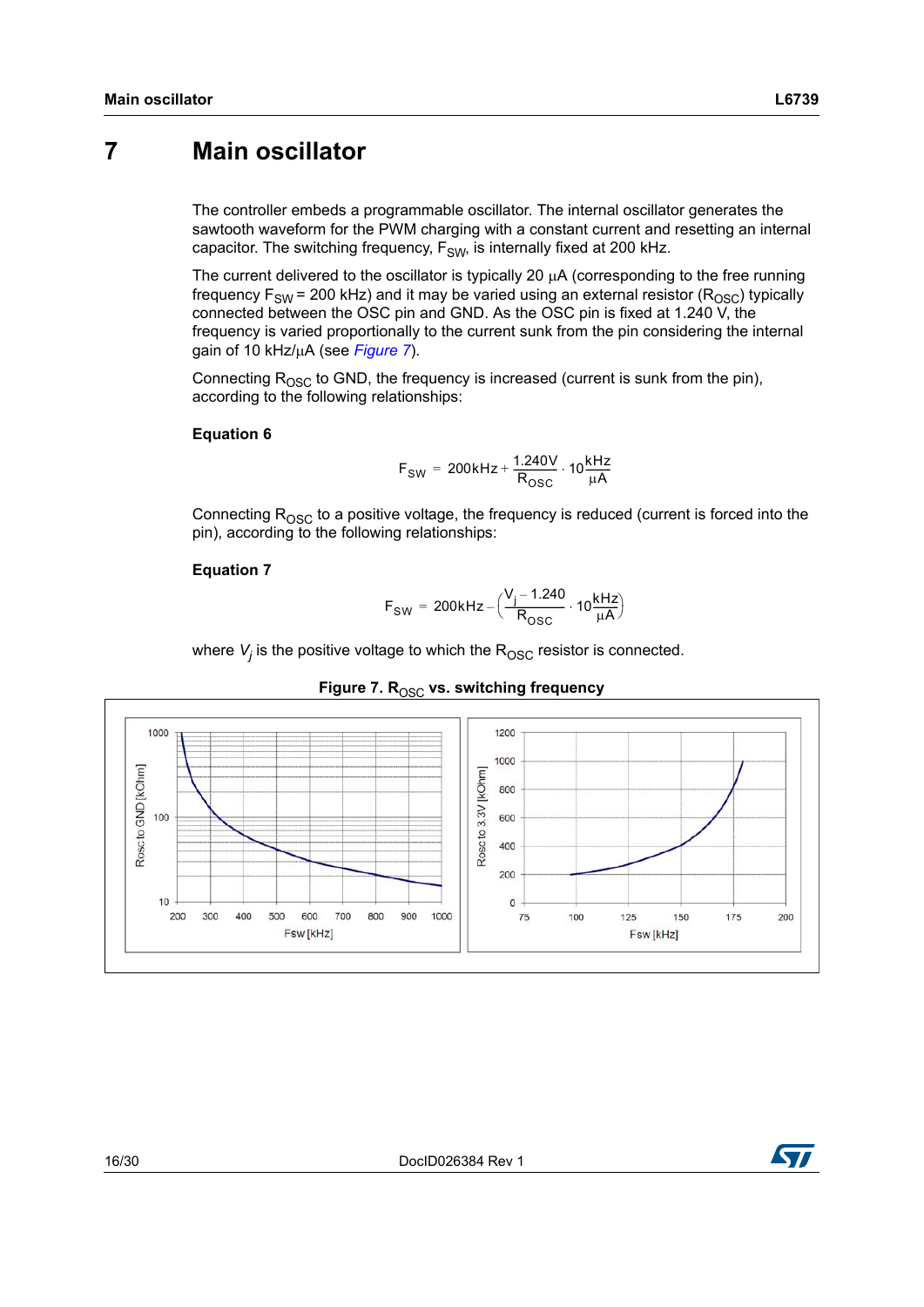### <span id="page-16-0"></span>**8 High current embedded drivers**

The L6739 device provides high current driving control. The driver for the high-side MOSFET uses the BOOT pin for supply and the PHASE pin for return. The driver for the low-side MOSFET uses the VCCDR voltage for supply and the GND pin for return. An embedded linear regulator is provided to guarantee proper supply voltage to the high-side and low-side drivers which are optimized for such regulated voltage to guarantee minimum deadtimes and higher efficiency. The LDO can be bypassed, in case of low 5 V VCC applications, by properly shorting VCCDR to VCC. In this case the LDO automatically disables reducing consumptions.

The embedded driver embodies an anti shoot-through and adaptive deadtime control to minimize the low-side body diode conduction time maintaining good efficiency and saving the use of Schottky diodes: when the high-side MOSFET turns off, the voltage on its source begins to fall; when the voltage reaches about 2 V, the low-side MOSFET gate drive voltage is suddenly applied. When the low-side MOSFET turns off, the voltage at the LGATE pin is sensed. When it drops below about 1 V, the high-side MOSFET gate drive voltage is suddenly applied. If the current flowing in the inductor is negative, the source of the highside MOSFET never drops. To allow the low-side MOSFET to turn-on even in this case, a watchdog controller is enabled: if the source of the high-side MOSFET doesn't drop, the low-side MOSFET is switched on, so allowing the negative current of the inductor to recirculate. This mechanism allows the system to regulate even if the current is negative.

### <span id="page-16-1"></span>**8.1 Boot capacitor design**

The bootstrap capacitor needs to be designed in order to show a negligible discharge due to the high-side MOSFET turn-on. In fact, it must give a stable voltage supply to the high-side driver during the MOSFET turn-on, also minimizing the power dissipated by the embedded boot switch. *[Figure 8](#page-16-2)* gives some guidelines on how to select the capacitance value for the bootstrap according to the desired discharge and depending on the selected MOSFET.

<span id="page-16-2"></span>



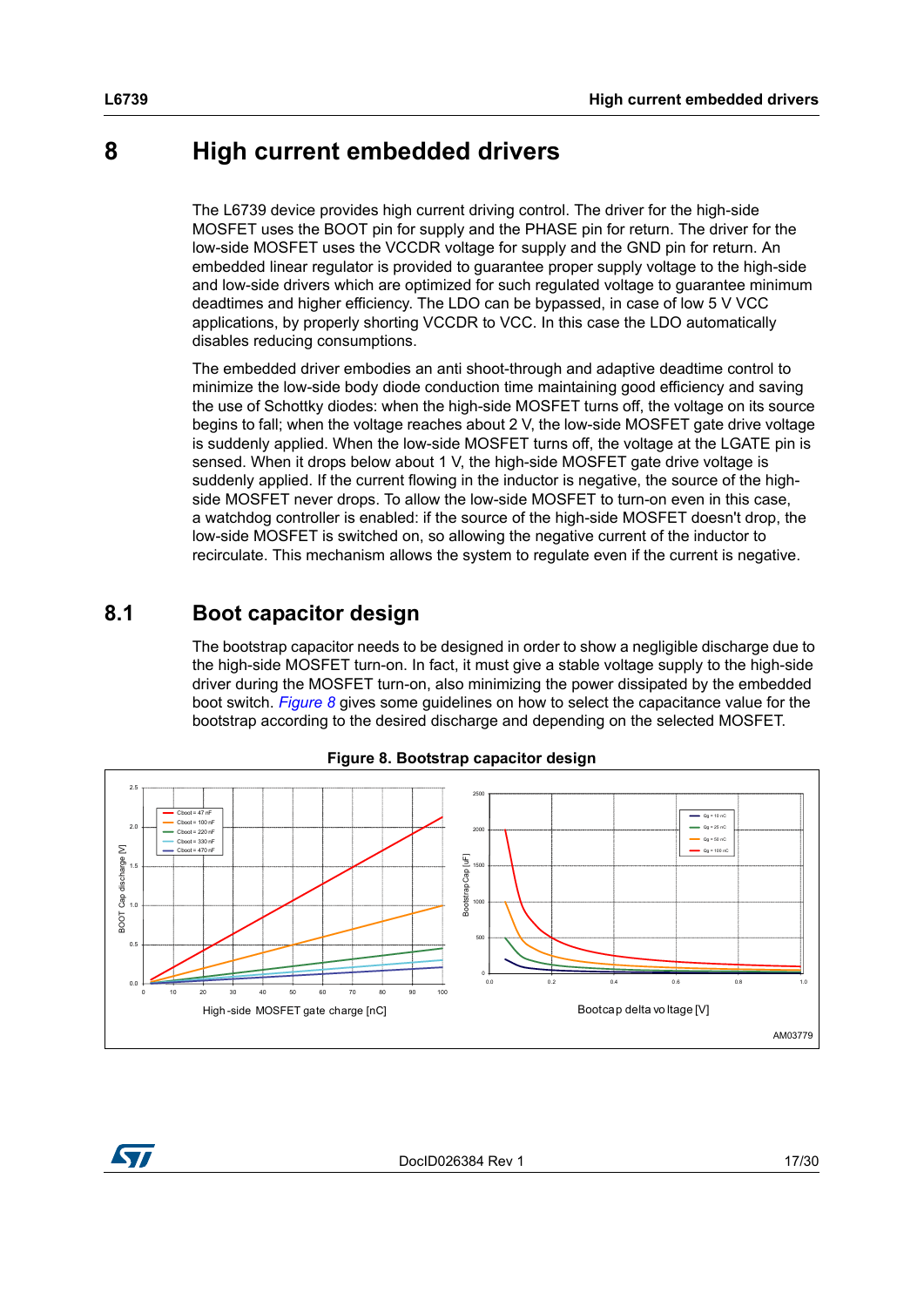### <span id="page-17-0"></span>**8.2 Power dissipation**

It is important to consider the power that the device is going to dissipate in driving the external MOSFETs in order to avoid surpassing the maximum junction operative temperature.

Two main terms contribute in the device power dissipation: bias power and drivers' power.

Device power  $(P_{DC})$  depends on the static consumption of the device through the supply pins and it is simply quantifiable as follows:

### **Equation 8**

$$
P_{DC} = V_{CC} \cdot I_{CC} + V_{VCCDR} \cdot I_{VCCDR}
$$

 Driver's power is the power needed by the driver to continuously switch ON and OFF the external MOSFETs; it is a function of the switching frequency and total gate charge of the selected MOSFETs. It can be quantified considering that the total power  $P_{SW}$ dissipated to switch the MOSFETs, is dissipated by three main factors: external gate resistance (when present), intrinsic MOSFET resistance and intrinsic driver resistance. This last term is the important one to be determined to calculate the device power dissipation.

The total power dissipated to switch the MOSFETs for each phase featuring embedded driver results:

#### **Equation 9**

$$
P_{SW} = F_{SW} \cdot (Q_{GHS} \cdot VCCDR + Q_{GLS} \cdot VCCDR)
$$

where *QGHS* is the total gate charge of the HS MOSFETs and *QGLS* is the total gate charge of the LS MOSFETs.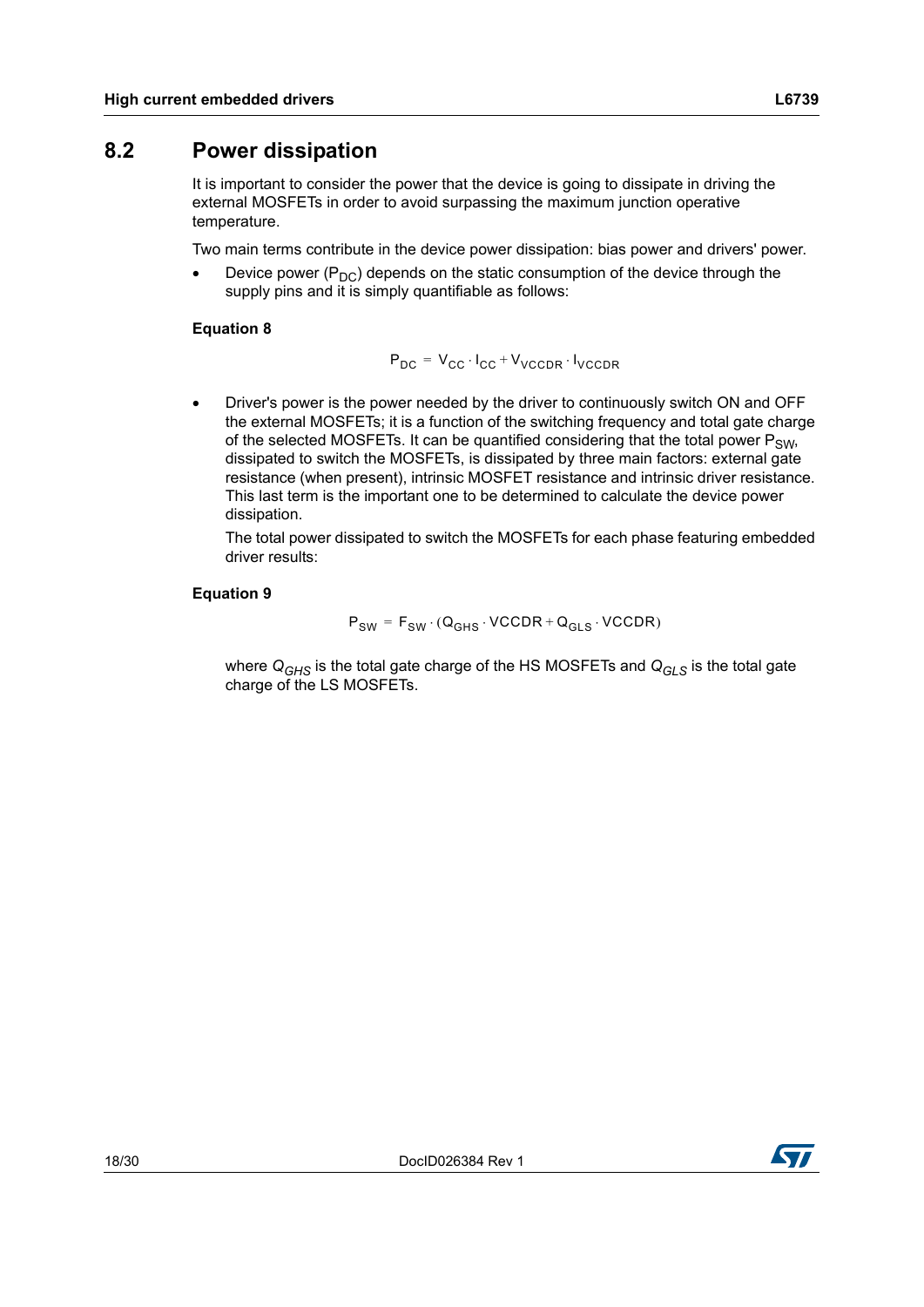# <span id="page-18-0"></span>**9 Application details**

### <span id="page-18-1"></span>**9.1 Compensation network**

The control loop shown in *[Figure 9](#page-18-2)* is a voltage-mode control loop. The output voltage is regulated to the internal reference (when present, an offset resistor between FB node and GND can be neglected in control loop calculation).

Error amplifier output is compared to the oscillator sawtooth waveform to provide a PWM signal to the driver section. The PWM signal is then transferred to the switching node with  $V_{IN}$  amplitude. This waveform is filtered by the output filter.

The converter transfer function is the small signal transfer function between the output of the EA and  $V_{\text{OUT}}$ . This function has a double pole at frequency  $F_{LC}$  depending on the L-C<sub>OUT</sub> resonance and a zero at  $F_{ESR}$  depending on the output capacitor ESR. The DC gain of the modulator is simply the input voltage  $V_{\text{IN}}$  divided by the peak-to-peak oscillator voltage  $\Delta V_{\rm OSC}$ .

<span id="page-18-2"></span>

**Figure 9. PWM control loop**

The compensation network closes the loop joining  $V_{OUT}$  and EA output with transfer function ideally equal to - $Z_F/Z_{FB}$ .

Compensation goal is to close to the control loop assuring high DC regulation accuracy, good dynamic performance and stability. To achieve this, the overall loop needs high DC gain, high bandwidth and good phase margin.

High DC gain is achieved giving an integrator shape to compensation network transfer function. Loop bandwidth ( $F_{0dB}$ ) can be fixed choosing the right  $R_F/R_{FB}$  ratio, however, for stability, it should not exceed  $F_{SW}/2\pi$ . To achieve a good phase margin, the control loop gain has to cross the 0 dB axis with -20 dB/decade slope.



DocID026384 Rev 1 19/30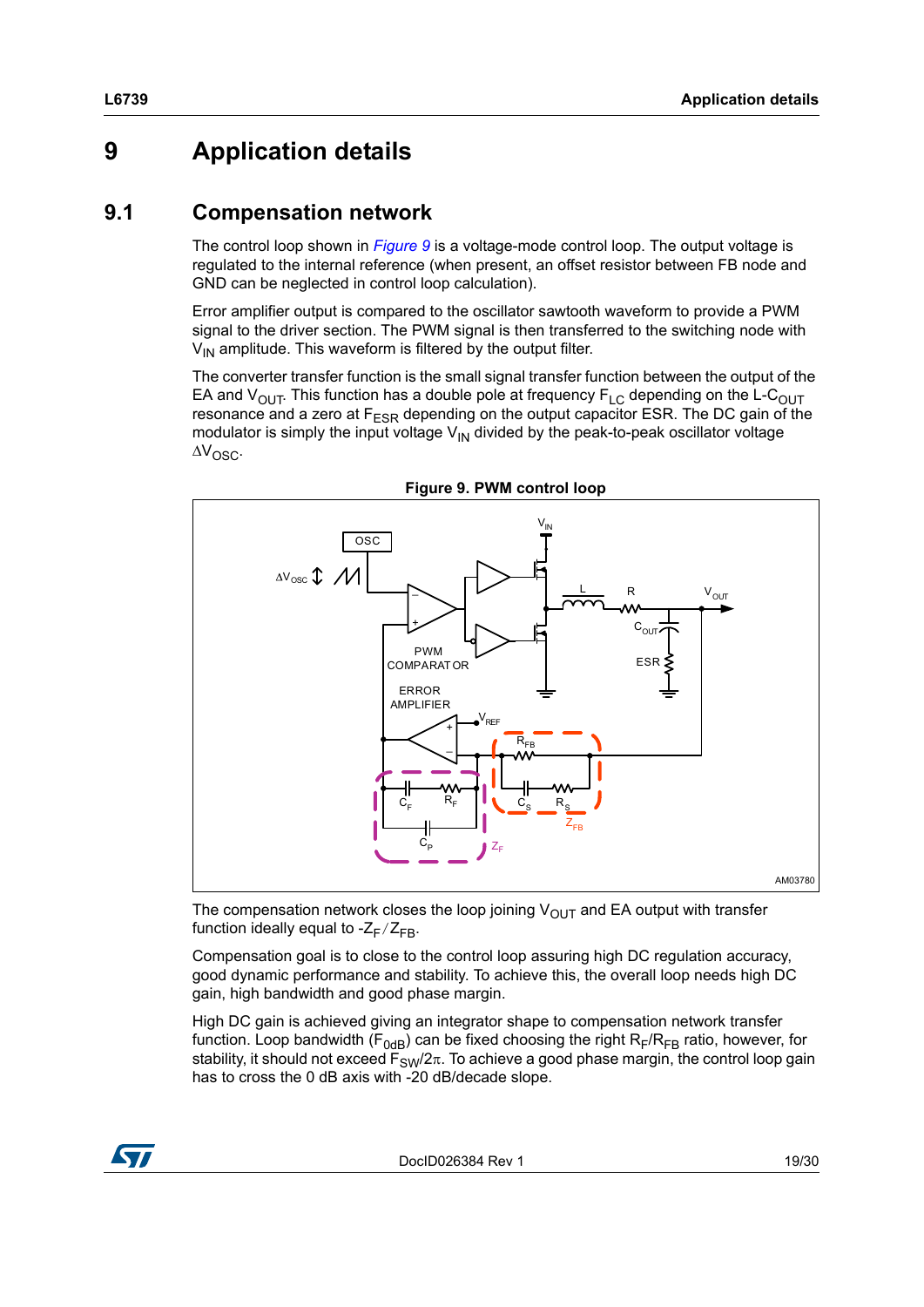For example, *[Figure 10](#page-19-0)* shows an asymptotic bode plot of a type III compensation.



<span id="page-19-0"></span>

Open loop converter singularities:

#### **Equation 10**

a) 
$$
F_{LC} = \frac{1}{2\pi\sqrt{L \cdot C_{OUT}}}
$$
  
b) 
$$
F_{ESR} = \frac{1}{2\pi \cdot C_{OUT} \cdot ESR}
$$

Compensation network singularities frequencies:

#### **Equation 11**

a)  $F_{Z1} = \frac{1}{2\pi \cdot R_F \cdot C_F}$ 

b) 
$$
F_{Z2} = \frac{1}{2\pi \cdot (R_{FB} + R_S) \cdot C_S}
$$

c) 
$$
F_{P1} = \frac{1}{2\pi \cdot R_F \cdot \left(\frac{C_F \cdot C_P}{C_F + C_P}\right)}
$$

d) 
$$
F_{P2} = \frac{1}{2\pi \cdot R_S \cdot C_S}
$$

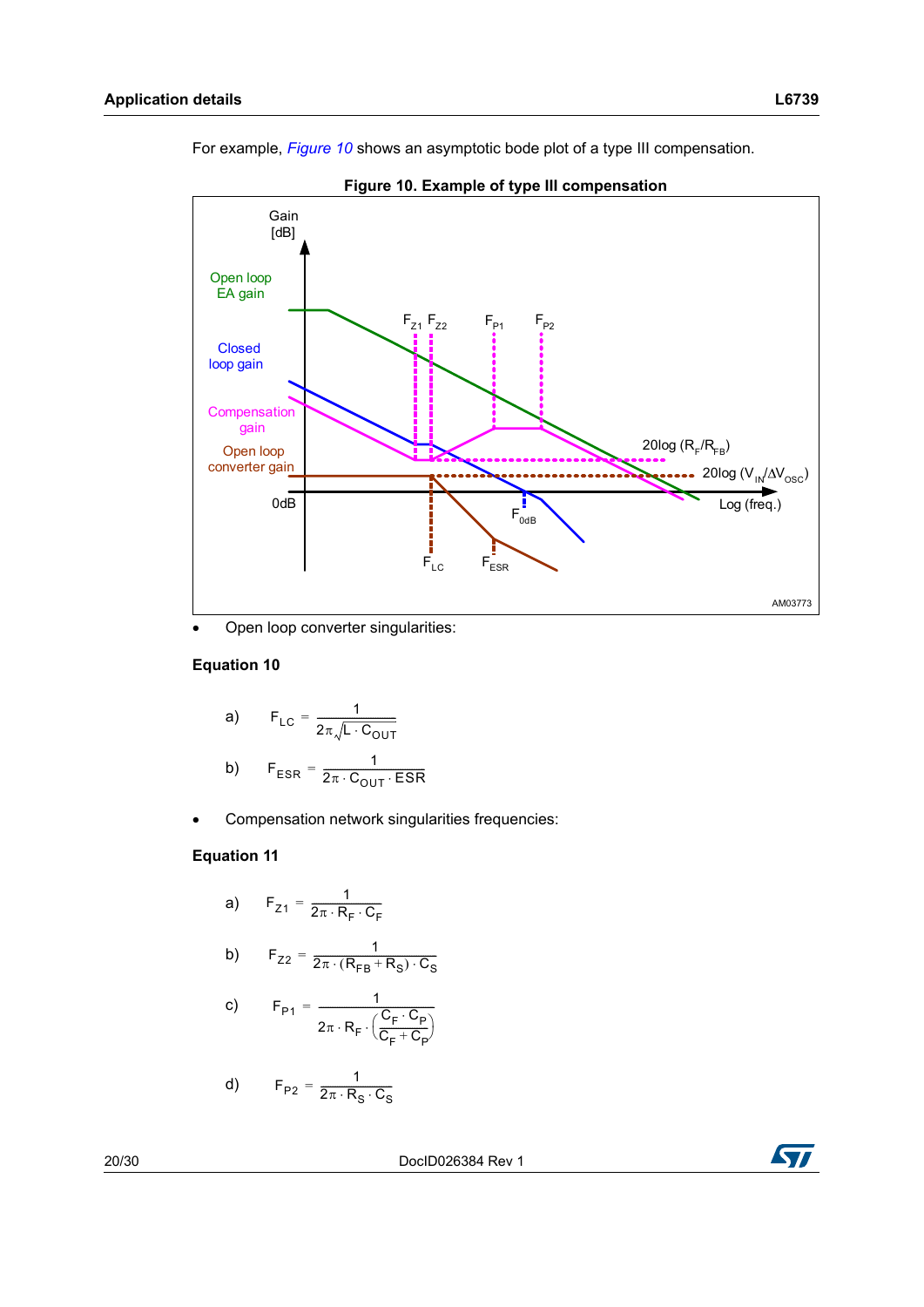To place the poles and zeros of the compensation network, the following suggestions may be followed:

a) Set the gain  $R_F$  /  $R_{FR}$  in order to obtain the desired closed loop regulator bandwidth according to the approximated formula (suggested values for  $R_{FR}$  are in the range of some  $k\Omega$ ):

#### **Equation 12**

$$
\frac{R_F}{R_{FB}} = \frac{F_{0dB}}{F_{LC}} \cdot \frac{\Delta V_{OSC}}{V_{IN}}
$$

- b) Place  $F_{Z1}$  below  $F_{LC}$  (typically 0.5  $*$   $F_{LC}$ ):  $C_F = \frac{1}{\pi \cdot R_F \cdot F_{LC}}$
- c) Place F<sub>P1</sub> at F<sub>ESR</sub>:  $C_{\rm P} = \frac{C_{\rm F}}{2\pi \cdot R_{\rm F} \cdot C_{\rm F} \cdot F_{\rm ESR} - 1}$
- d) Place  $F_{Z2}$  at  $F_{LC}$  and  $F_{P2}$  at half of the switching frequency:

$$
R_{S} = \frac{R_{FB}}{\frac{F_{SW}}{2 \cdot F_{LC}} - 1}
$$

$$
C_{S} = \frac{1}{\pi \cdot R_{S} \cdot F_{SW}}
$$

- e) Check that compensation network gain is lower than open loop EA gain before  $F_{0dB}$ .
- f) Check phase margin obtained (it should be greater than 45°) and repeat if necessary.

### <span id="page-20-0"></span>**9.2 Layout guidelines**

The L6739 device provides control functions and high current integrated drivers to implement high current step-down DC-DC converters. In this kind of application, a good layout is very important.

The first priority when placing components for these applications has to be reserved to the power section, minimizing the length of each connection and loop as much as possible. To minimize noise and voltage spikes (EMI and losses) power connections (highlighted in *[Figure 11](#page-21-0)*) must be a part of a power plane and realized by wide and thick copper traces: loop must be minimized. The critical components, i.e. the power MOSFETs, must be close to one another. The use of a multi-layer printed circuit board is recommended.

The input capacitance  $(C_{1N})$ , or at least a portion of the total capacitance needed, has to be placed close to the power section in order to eliminate the stray inductance generated by the copper traces. Low ESR and ESL capacitors are preferred, MLCCs are recommended to be connected near the HS drain.

Use a proper number of VIAs when power traces have to move between different planes on the PCB in order to reduce both parasitic resistance and inductance. Moreover, reproducing

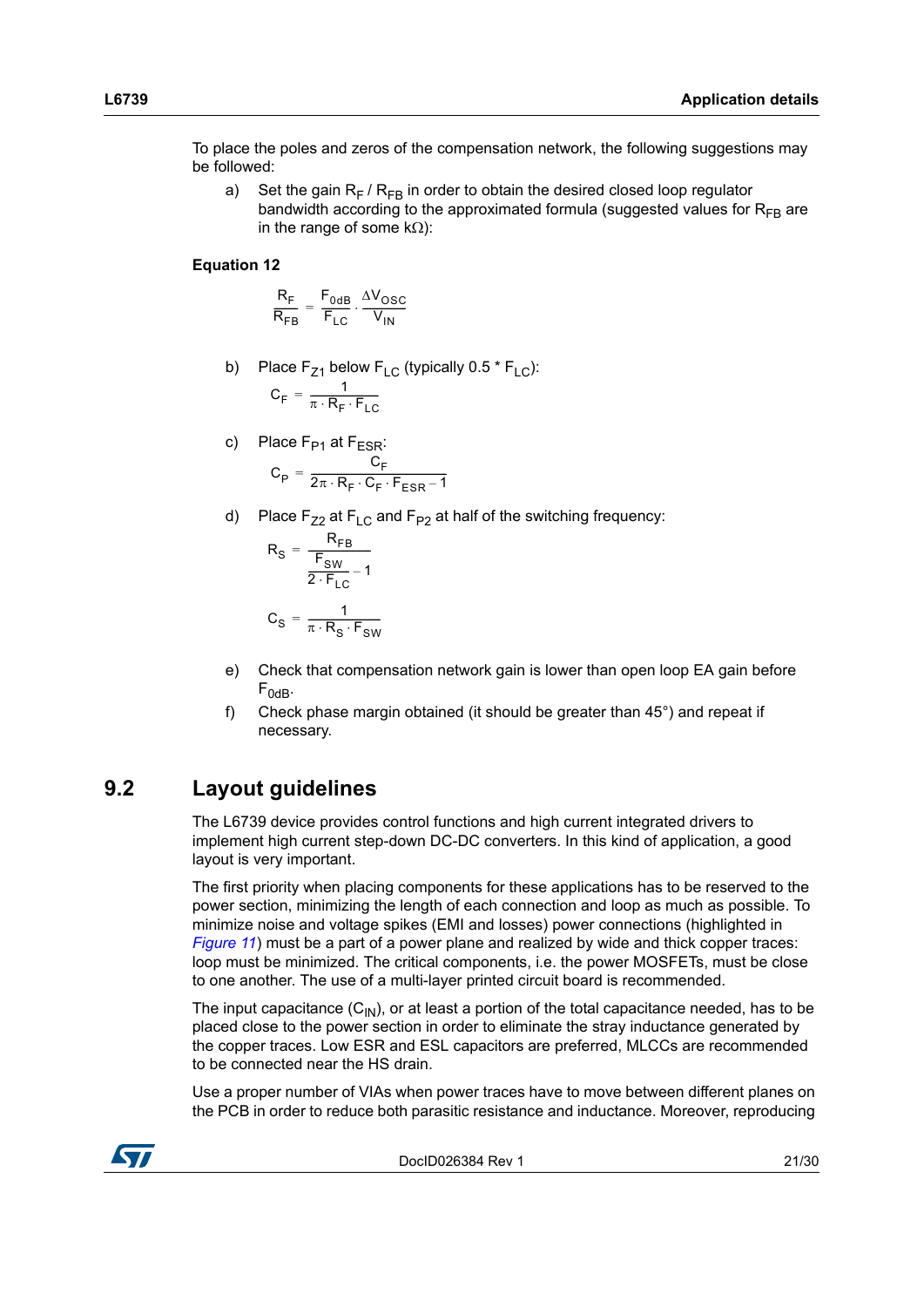Connect output bulk capacitors  $(C_{OUT})$  as near as possible to the load, minimizing parasitic inductance and resistance associated to the copper trace, also adding extra decoupling capacitors along the way to the load when this results in being far from the bulk capacitors bank.

Remote sense connection must be routed as parallel nets from the FBG/VSEN pins to the load in order to avoid the pickup of any common mode noise. Connecting these pins in points far from the load causes a non-optimum load regulation, increasing output tolerance.

Locate current reading components close to the device. The PCB traces connecting the reading point must use dedicated nets, routed as parallel traces in order to avoid the pickup of any common mode noise. It's also important, to avoid any offset in the measurement and, to get a better precision, to connect the traces as close as possible to the sensing elements. A small filtering capacitor can be added, near the controller, between  $V_{\text{OUT}}$  and GND, on the CSN line to allow higher layout flexibility.

<span id="page-21-0"></span>



Gate traces and phase trace must be sized according to the driver RMS current delivered to the power MOSFET. The device robustness allows the managing of applications with the power section far from the controller without losing performance. However, when possible, it is recommended to minimize the distance between the controller and power section.

Small signal components and connections to critical nodes of the application, as well as bypass capacitors for the device supply, are also important. Locate the bypass capacitor (VCC and bootstrap capacitor) and feedback compensation components as close to the device as practical.

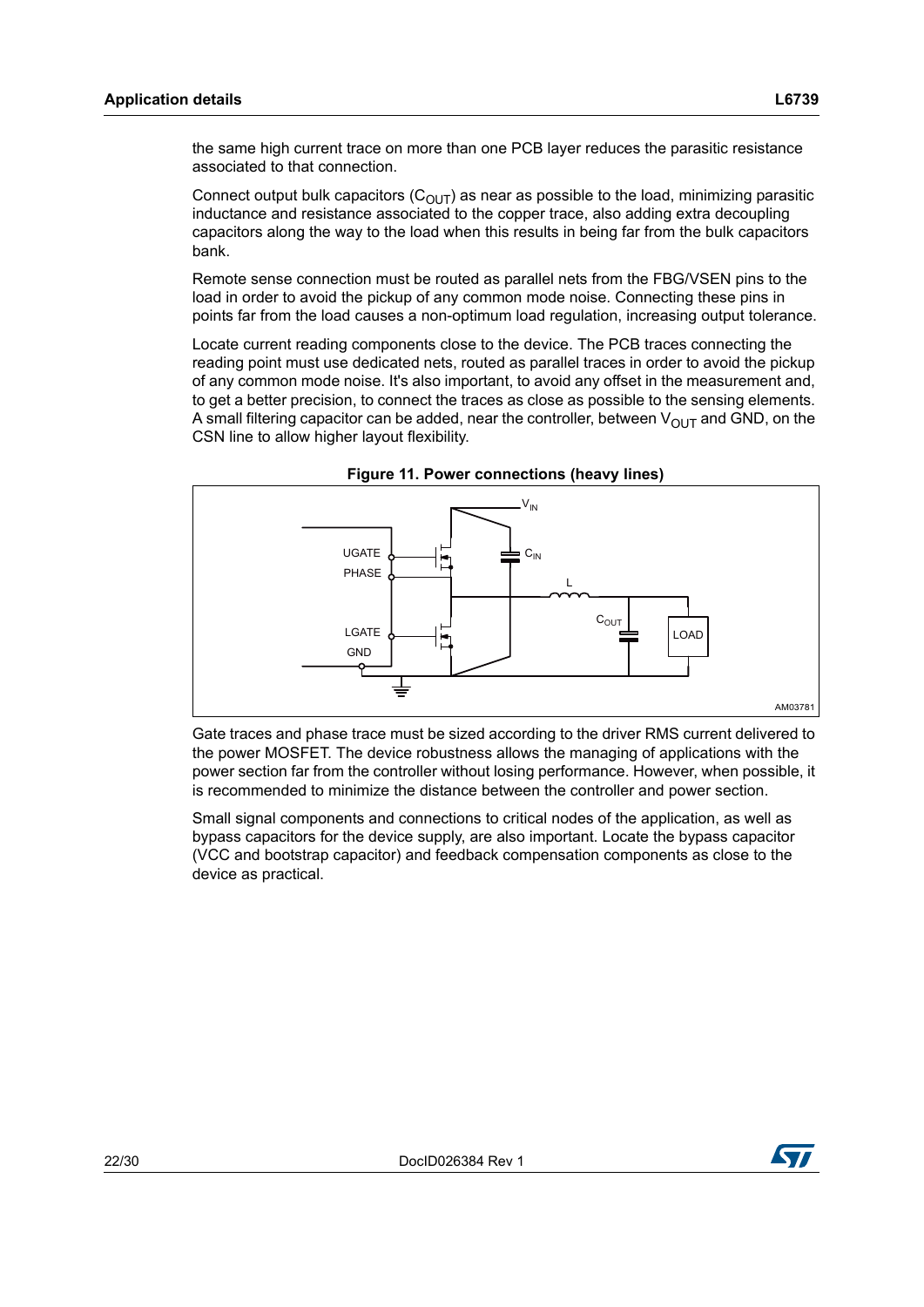

**Figure 12. Drivers turn-on and turn-off paths**

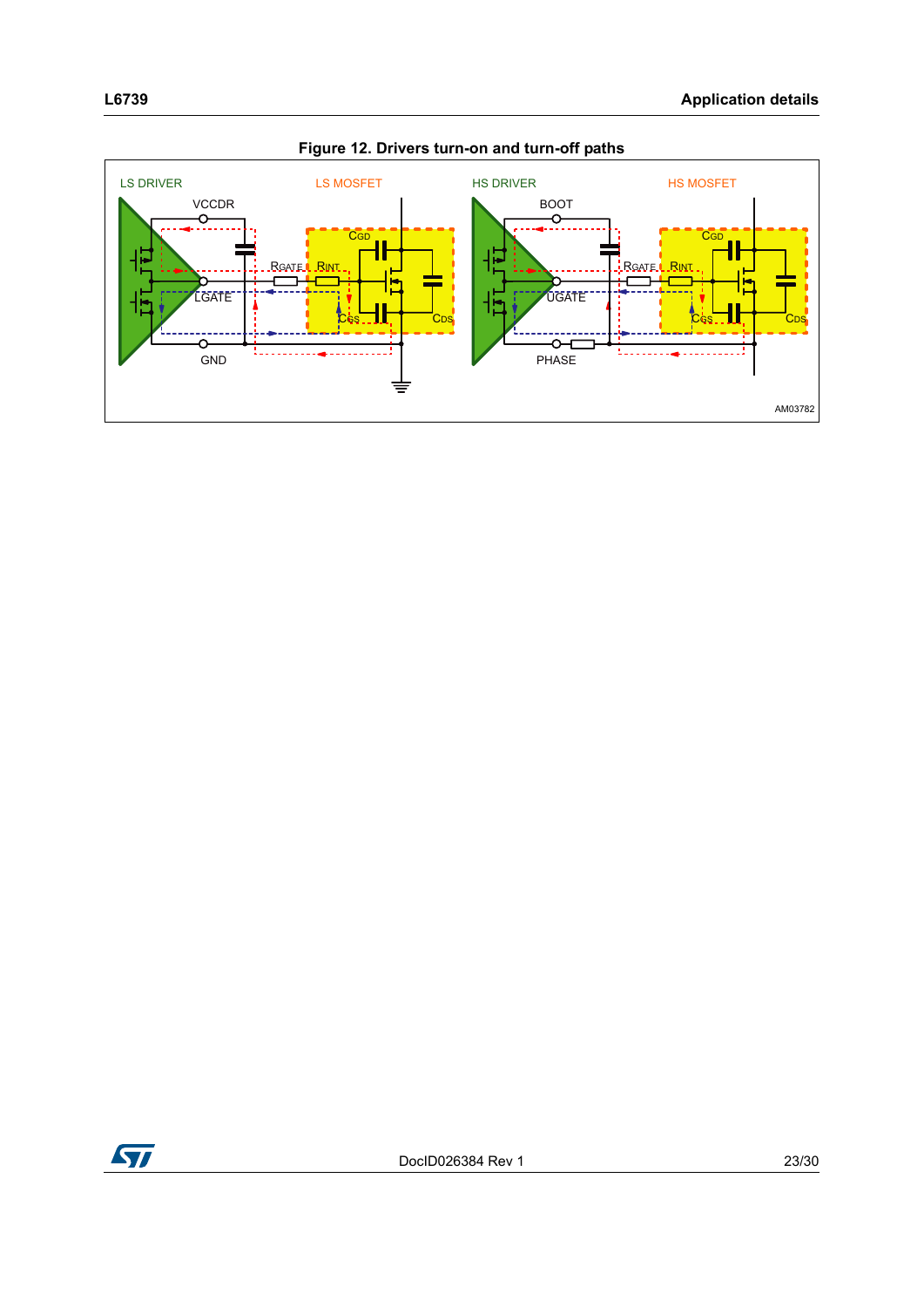# <span id="page-23-0"></span>**10 Application information**

### <span id="page-23-1"></span>**10.1 Inductor design**

The inductance value is defined by a compromise between the dynamic response time, the efficiency, the cost, and the size. The inductor must be calculated to maintain the ripple current  $(\Delta I_1)$  between 20% and 30% of the maximum output current (typ.). The inductance value can be calculated with the following relationship:

#### **Equation 13**

$$
L = \frac{V_{IN} - V_{OUT}}{F_{SW} \cdot \Delta I_L} \cdot \frac{V_{OUT}}{V_{IN}}
$$

where  $F_{SW}$  is the switching frequency,  $V_{IN}$  is the input voltage and  $V_{OUT}$  is the output voltage. *[Figure 13](#page-23-2)* shows the ripple current vs. the output voltage for different values of the inductor, with  $V_{IN} = 5 V$  and  $V_{IN} = 12 V$ .

Increasing the value of the inductance reduces the current ripple but, at the same time, increases the converter response time to a dynamic load change. The response time is the time required by the inductor to change its current from initial to final value. Until the inductor has finished its charging time, the output current is supplied by the output capacitors. Minimizing the response time can minimize the output capacitance required. If the compensation network is well designed, during a load variation the device is able to set a duty cycle value very different (0% or 80%) from the steady state one. When this condition is reached, the response time is limited by the time required to change the inductor current.

<span id="page-23-2"></span>



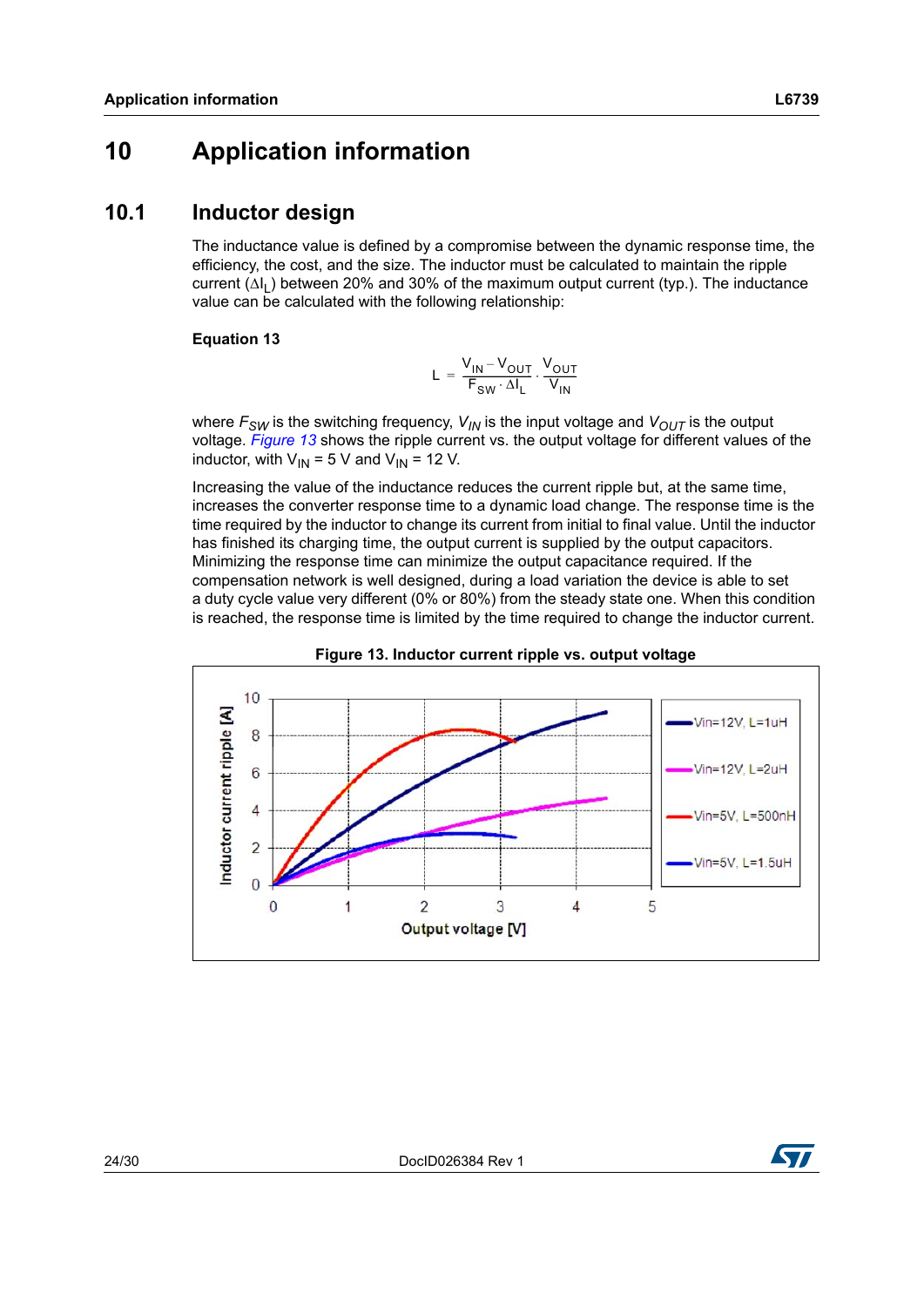### <span id="page-24-0"></span>**10.2 Output capacitor(s)**

The output capacitors are basic components to define the ripple voltage across the output and for the fast transient response of the power supply. They depend on the output voltage ripple requirements, as well as any output voltage deviation requirement during a load transient.

During steady state conditions, the output voltage ripple is influenced by both the ESR and capacitive value of the output capacitors as follows:

#### **Equation 14**

$$
\Delta V_{\text{OUT\_ESR}} = \Delta I_L \cdot \text{ESR}
$$

#### **Equation 15**

$$
\Delta V_{\text{OUT\_C}} = \Delta I_{L} \cdot \frac{1}{8 \cdot C_{\text{OUT}} \cdot F_{\text{SW}}}
$$

where  $\Delta l_l$  is the inductor current ripple. In particular, the expression that defines  $\Delta V_{\text{OUTC}}$ takes into consideration the output capacitor charge and discharge as a consequence of the inductor current ripple.

During a load variation, the output capacitors supply the current to the load or absorb the current stored in the inductor until the converter reacts. In fact, even if the controller immediately recognizes the load transient and sets the duty cycle at 80% or 0%, the current slope is limited by the inductor value. The output voltage has a drop that, also in this case, depends on the ESR and capacitive charge/discharge as follows:

#### **Equation 16**

$$
\Delta V_{\text{OUT\_ESR}} = \Delta I_{\text{OUT}} \cdot \text{ESR}
$$

**Equation 17**

$$
\Delta V_{OUT\_C} = \Delta I_{OUT} \cdot \frac{L \cdot \Delta I_{OUT}}{2 \cdot C_{OUT} \cdot \Delta V_L}
$$

where  $\Delta V_L$  is the voltage applied to the inductor during the transient response  $(D_{MAX} \cdot V_{IN} - V_{OUT}$  for the load appliance or  $V_{OUT}$  for the load removal).

MLCC capacitors have typically low ESR to minimize the ripple but also have low capacitance which does not minimize the voltage deviation during dynamic load variations. On the contrary, electrolytic capacitors have large capacitance to minimize voltage deviation during load transients while they do not show the same ESR values as the MLCC, resulting therefore in higher ripple voltages. For these reasons, a mix between electrolytic and MLCC capacitors is suggested to minimize ripple as well as reduce voltage deviation in dynamic mode.

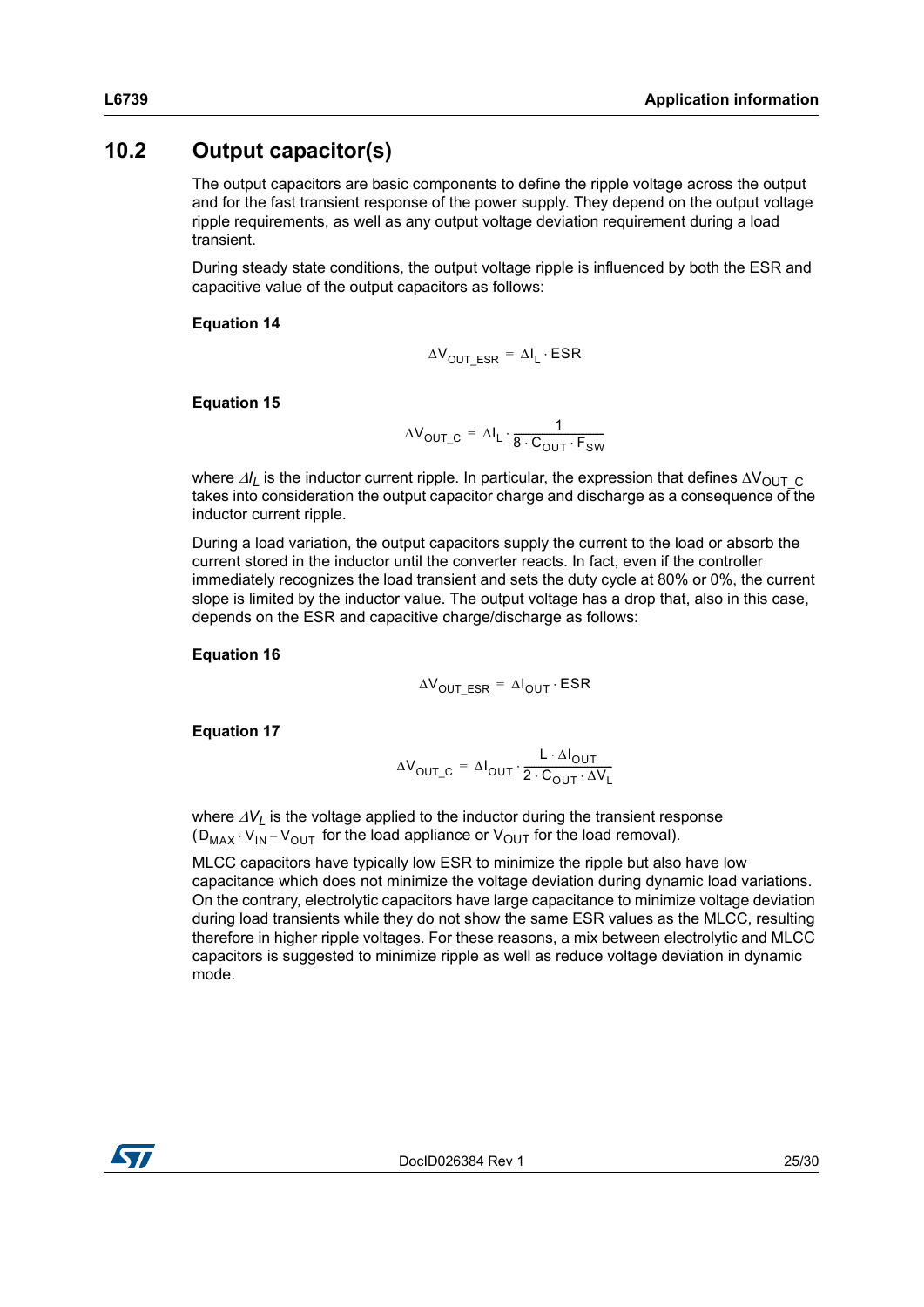### <span id="page-25-0"></span>**10.3 Input capacitors**

The input capacitor bank is designed considering mainly the input RMS current that depends on the output deliverable current  $(I<sub>OUT</sub>)$  and the duty cycle (D) for the regulation as follows:

#### **Equation 18**

 $I_{rms} = I_{OUT} \cdot \sqrt{D} \cdot (1 - D)$ 

The equation reaches its maximum value,  $I_{\text{OUT}}$  / 2, with D = 0.5. The losses depend on the input capacitor ESR and, in the worst case, are:

**Equation 19**

 $P = ESR \cdot (I_{\text{OUT}}/2)^2$ 

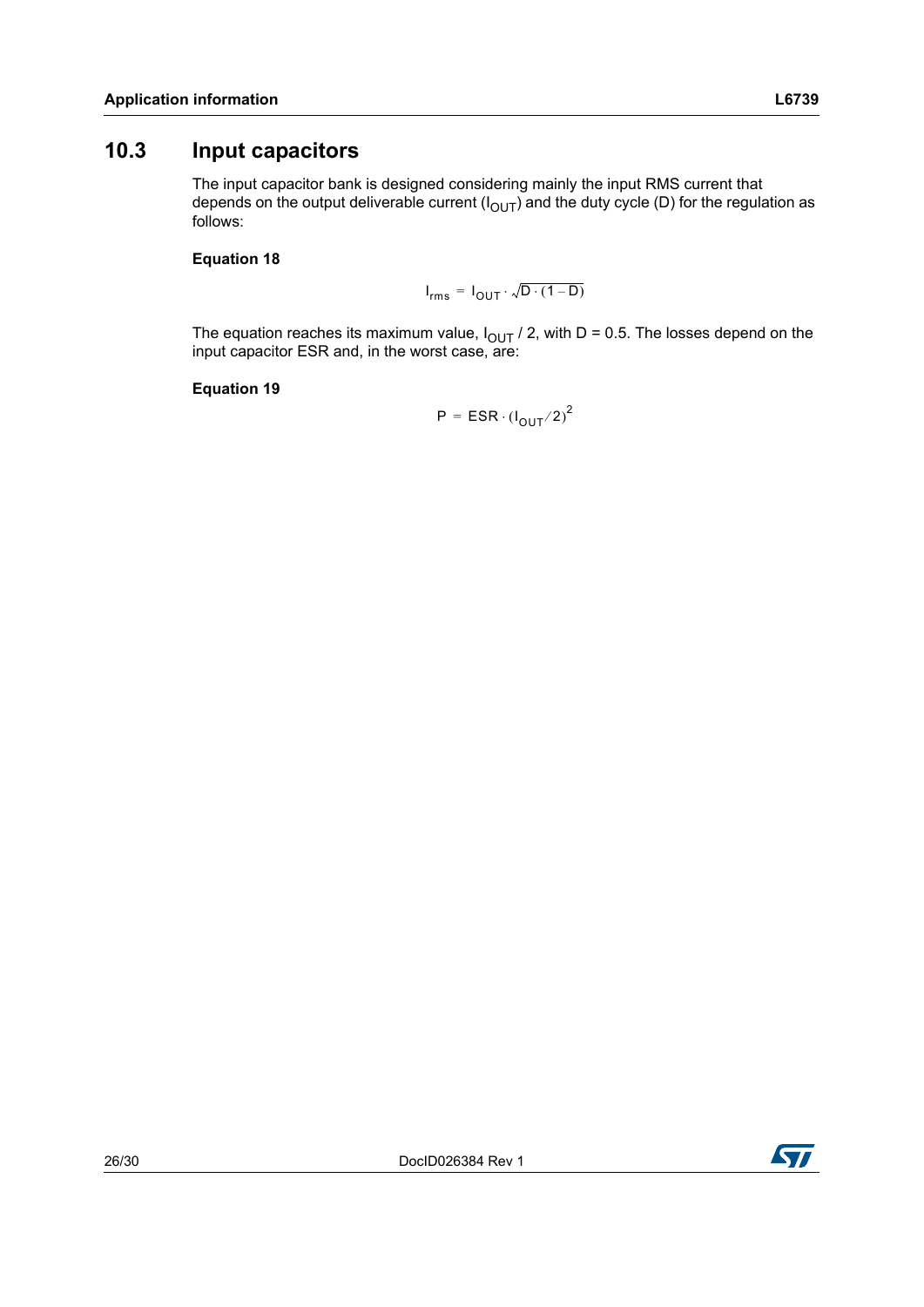# <span id="page-26-0"></span>**11 Package information**

In order to meet environmental requirements, ST offers these devices in different grades of ECOPACK® packages, depending on their level of environmental compliance. ECOPACK specifications, grade definitions and product status are available at: *[www.st.com](http://www.st.com)*. ECOPACK is an ST trademark.



**Figure 14. VFQFPN 16 - 3 x 3 mm package outline**

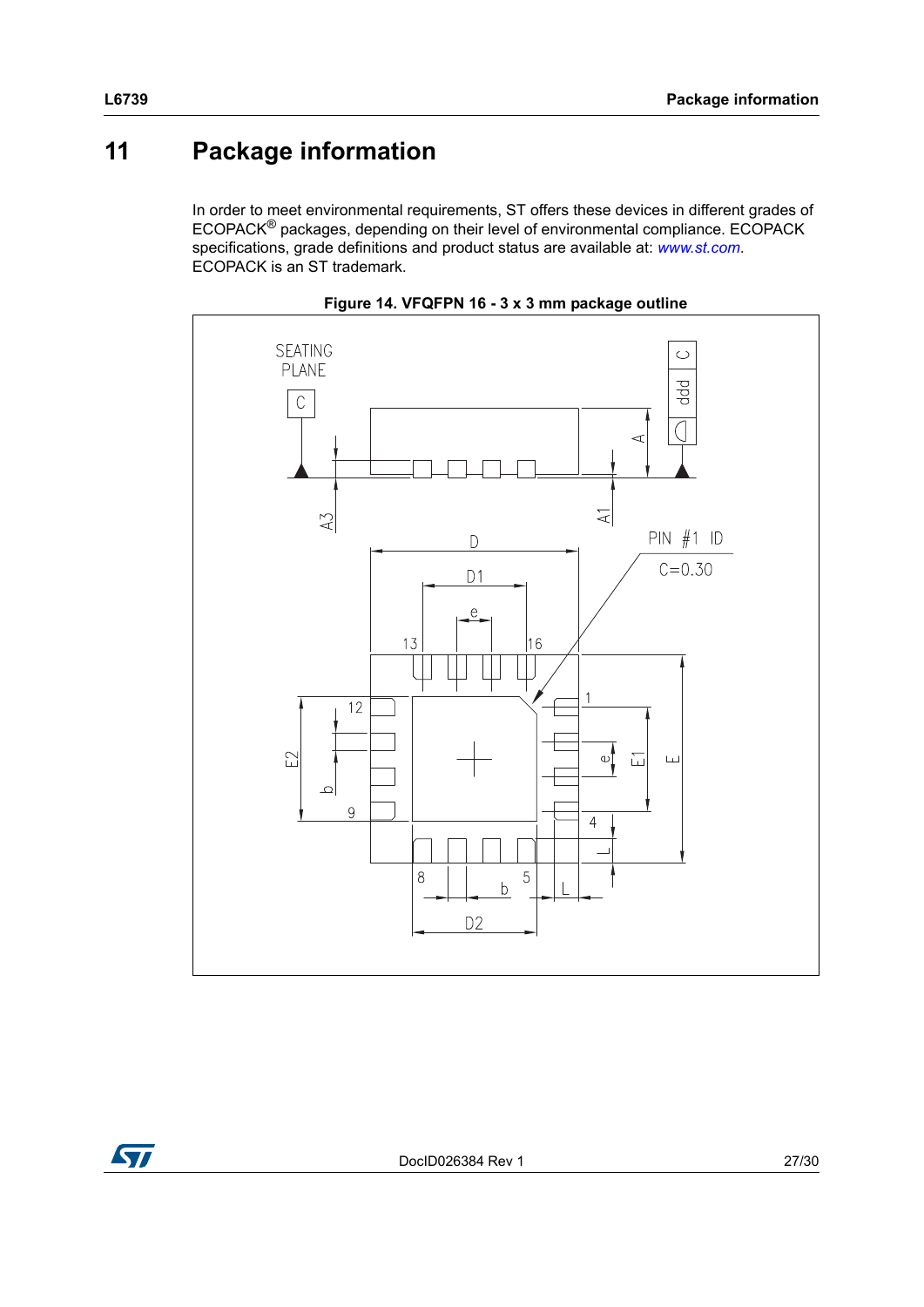| Table 0. VI QT FIV TO - 3 A 3 ITHIT package INCCHANGE Gata |                 |      |      |  |  |  |
|------------------------------------------------------------|-----------------|------|------|--|--|--|
|                                                            | Dimensions (mm) |      |      |  |  |  |
| Symbol                                                     | Min.            | Typ. | Max. |  |  |  |
| A                                                          | 0.80            | 0.90 | 1.00 |  |  |  |
| A1                                                         |                 | 0.02 |      |  |  |  |
| A <sub>3</sub>                                             |                 | 0.20 |      |  |  |  |
| b                                                          | 0.18            | 0.25 | 0.30 |  |  |  |
| D                                                          | 2.85            | 3.00 | 3.15 |  |  |  |
| E                                                          | 2.85            | 3.00 | 3.15 |  |  |  |
| D <sub>2</sub>                                             | 1.70            | 1.80 | 1.90 |  |  |  |
| E <sub>2</sub>                                             | 1.70            | 1.80 | 1.90 |  |  |  |
| e                                                          |                 | 0.50 |      |  |  |  |
|                                                            | 0.45            | 0.50 | 0.55 |  |  |  |

**Table 8. VFQFPN 16 - 3 x 3 mm package mechanical data** 

**Figure 15. Recommended footprint**

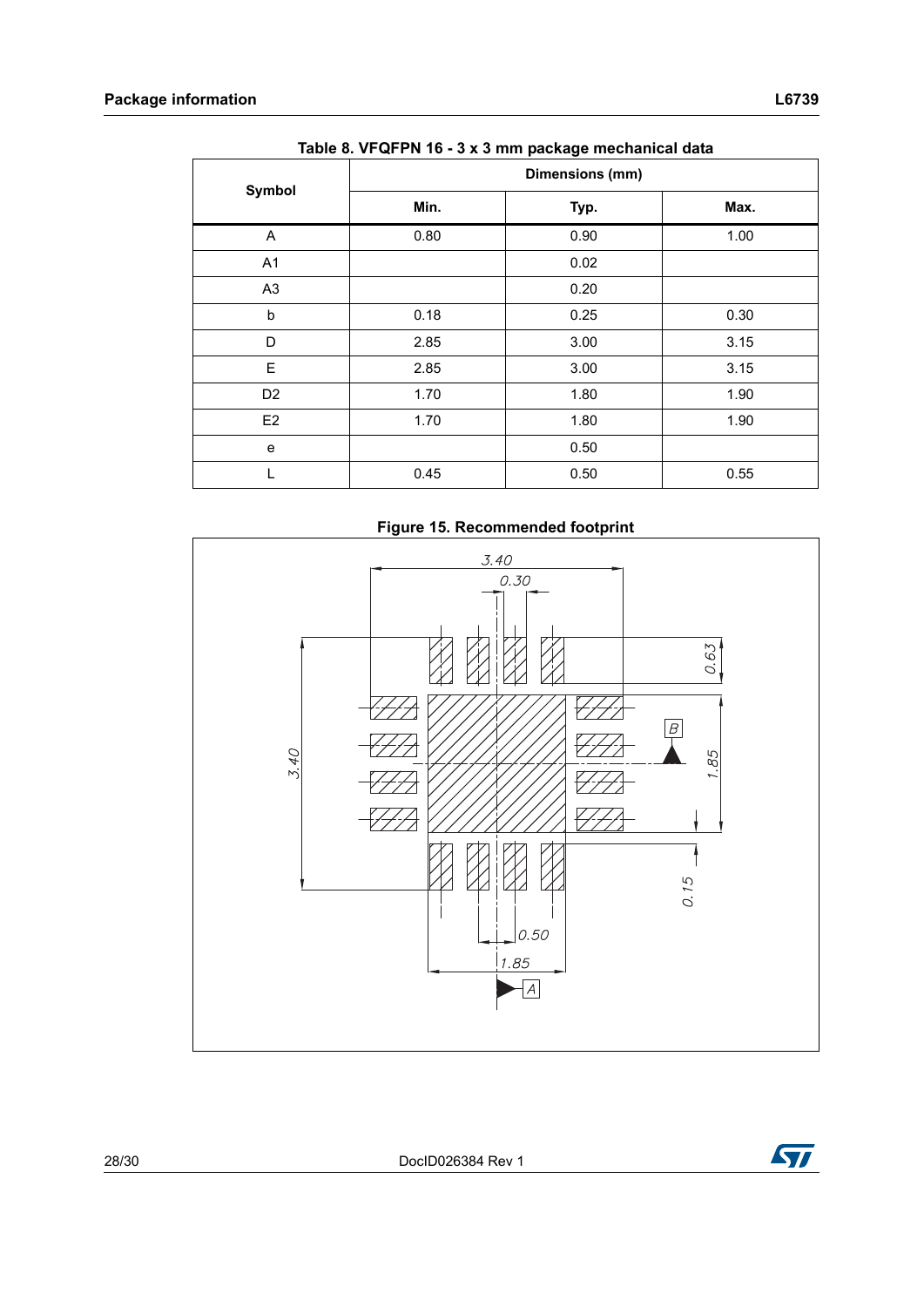# <span id="page-28-0"></span>**12 Revision history**

| Table 9. Document revision history |
|------------------------------------|
|------------------------------------|

| Date        | <b>Revision</b> | Changes          |
|-------------|-----------------|------------------|
| 21-May-2014 |                 | Initial release. |